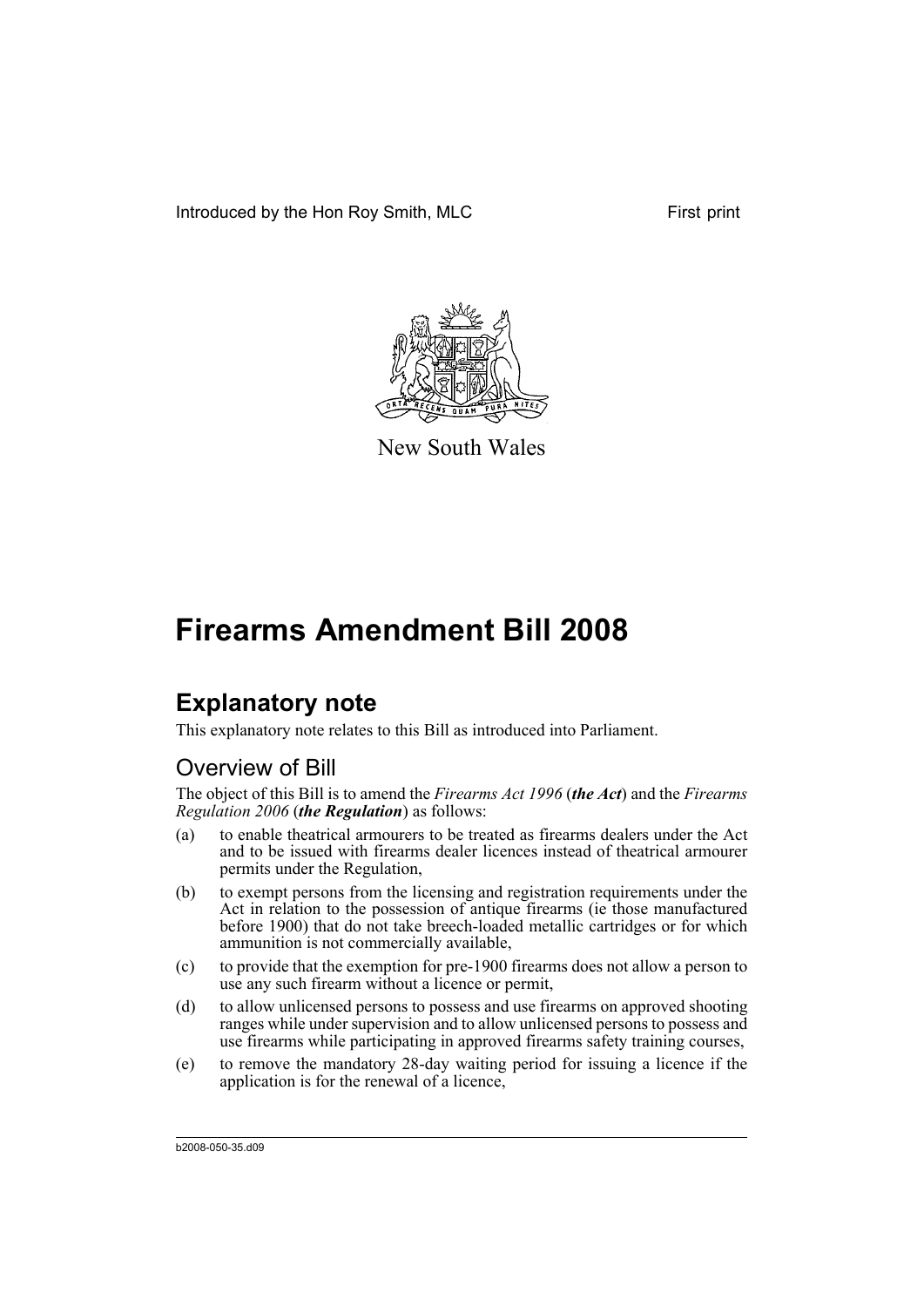Explanatory note

- (f) to provide that the mandatory 28-day waiting period for issuing a permit to acquire a firearm (such permits are required by any licensed person other than a firearms dealer in order to acquire a firearm) does not apply if the applicant already has a firearm of the same kind as the firearm that is the subject of the permit application,
- (g) to allow licensed firearms dealers to send and receive firearms by registered post (or other form of certified or security mail),
- (h) to remove the need for a licensed person who is participating in an arms fair, or in a historical re-enactment that involves firearms, to have a separate permit authorising the person to participate in the arms fair or the historical re-enactment,
- (i) to provide that firearms may be kept under the authority of an heirloom permit if they are rendered temporarily inoperable,
- (j) to enable minors who have held a minor's target pistol permit under the Act for at least 12 months to obtain a permit to shoot large calibre pistols in specialised shooting competitions involving those pistols,
- (k) to enable penalty notices to be issued for certain summary offences under the Act and the Regulation,
- (l) to remove the requirement to include the name and address of a firearms dealer in an advertisement for the sale of a firearm,
- (m) to modify certain requirements under the Regulation relating to the provision of information to the Commissioner,
- (n) to make a number of other miscellaneous amendments of an administrative, minor or consequential nature.

### Outline of provisions

**Clause 1** sets out the name (also called the short title) of the proposed Act.

**Clause 2** provides for the commencement of the proposed Act on the date of assent, except for the amendments relating specifically to theatrical armourers (which will commence 3 months after the date of assent to the proposed Act, unless commenced sooner by proclamation).

**Clause 3** is a formal provision that gives effect to the amendments to the *Firearms Act 1996* set out in Schedule 1.

**Clause 4** is a formal provision that gives effect to the amendments to the *Firearms Regulation 2006* set out in Schedule 2.

**Clause 5** makes it clear that the explanatory notes set out in the proposed Act do not form part of the proposed Act.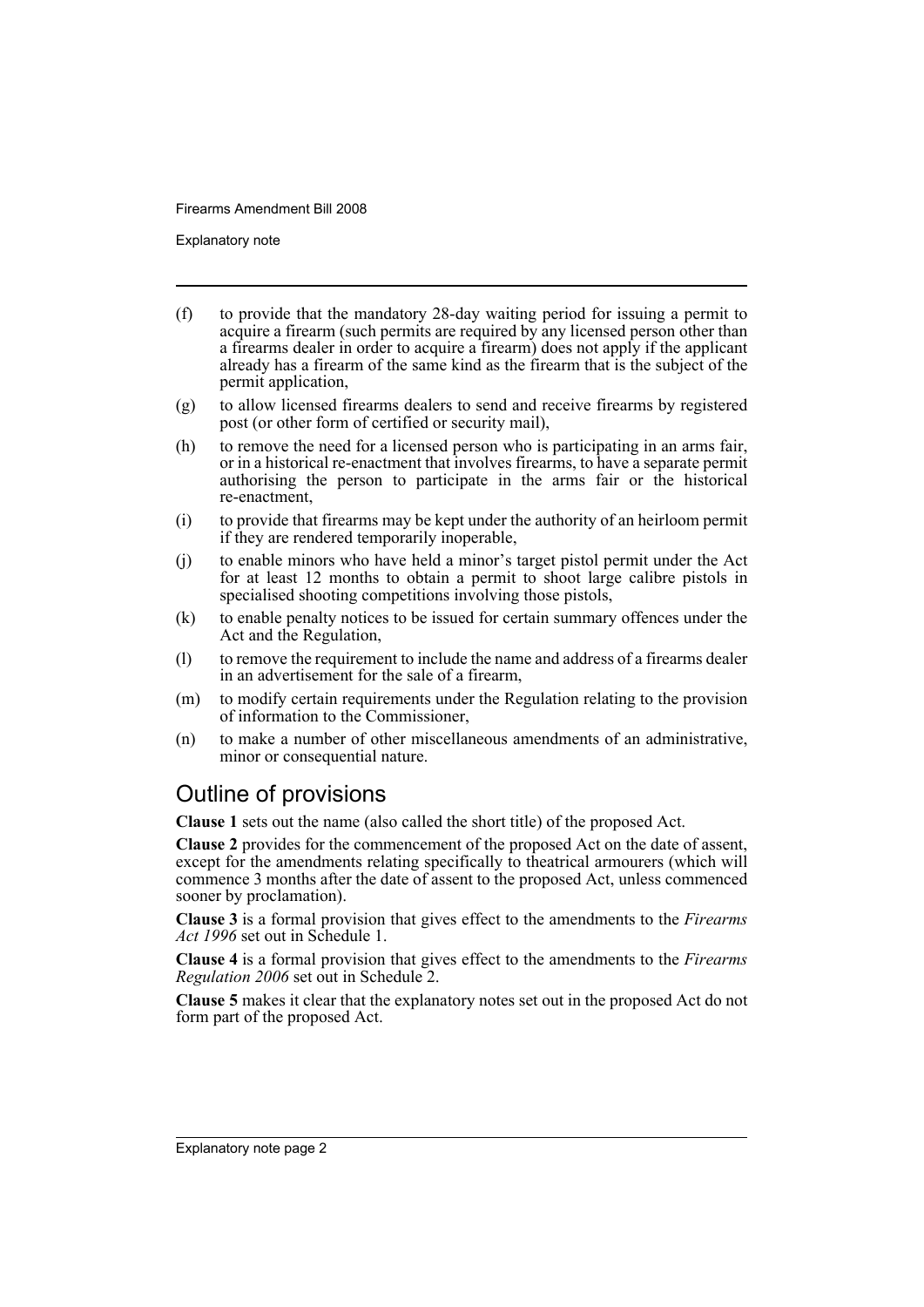Explanatory note

**Clause 6** provides for the repeal of the proposed Act after all the amendments made by the proposed Act have commenced. Once the amendments have commenced the proposed Act will be spent and section 30 of the *Interpretation Act 1987* provides that the repeal of an amending Act does not affect the amendments made by that Act. **Schedules 1 and 2** contain the amendments to the Act and the Regulation that are described in the Overview above. Each amendment is explained in more detail in the explanatory note following the amendment concerned.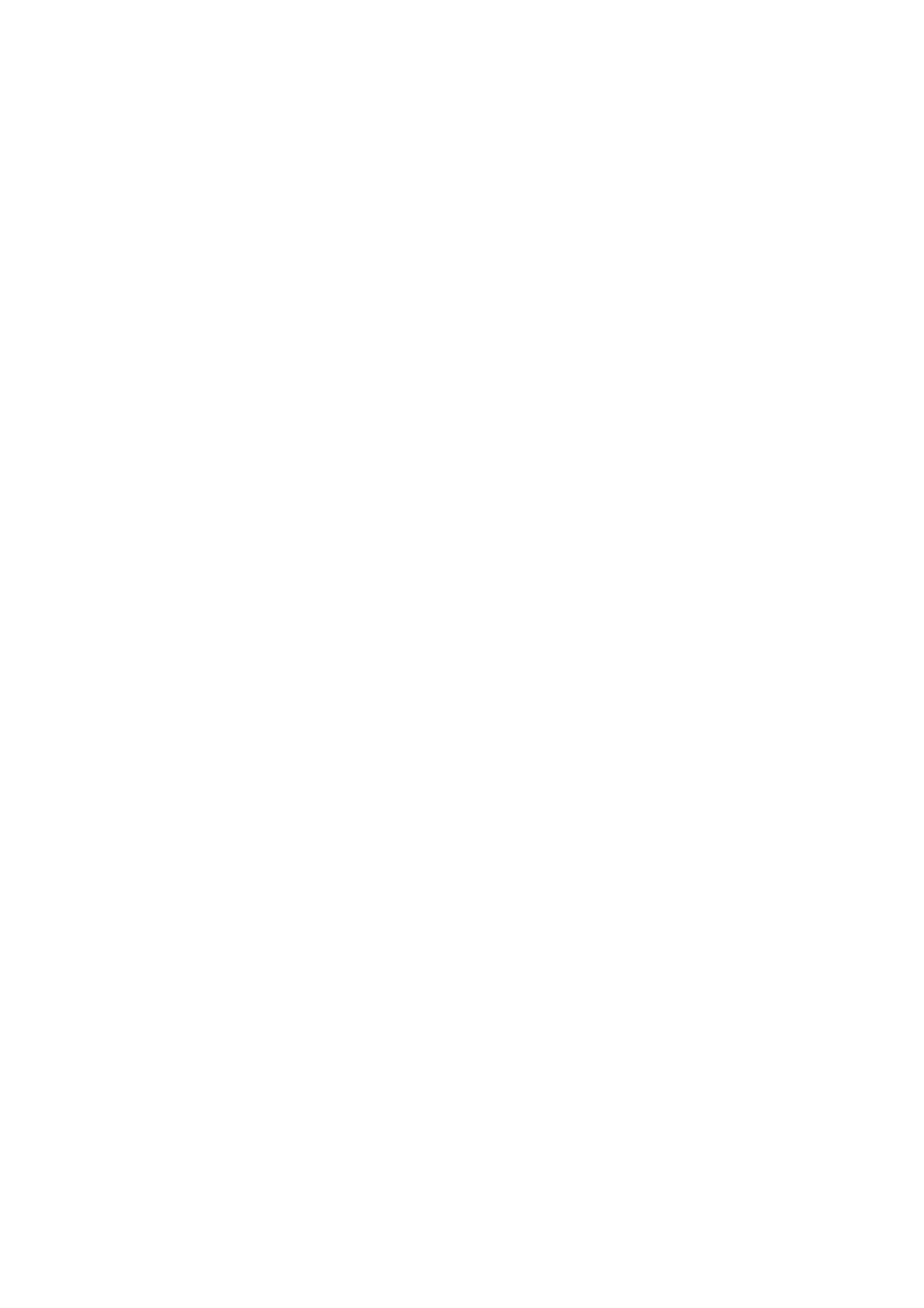Introduced by the Hon Roy Smith, MLC First print



New South Wales

# **Firearms Amendment Bill 2008**

## **Contents**

|   |                                                  | Page |
|---|--------------------------------------------------|------|
|   | Name of Act                                      |      |
| 2 | Commencement                                     |      |
| 3 | Amendment of Firearms Act 1996 No 46             |      |
| 4 | Amendment of Firearms Regulation 2006            |      |
| 5 | <b>Explanatory notes</b>                         | 2    |
| 6 | Repeal of Act                                    | 2    |
|   | Schedule 1 Amendment of Firearms Act 1996        | 3    |
|   | Schedule 2 Amendment of Firearms Regulation 2006 | 10   |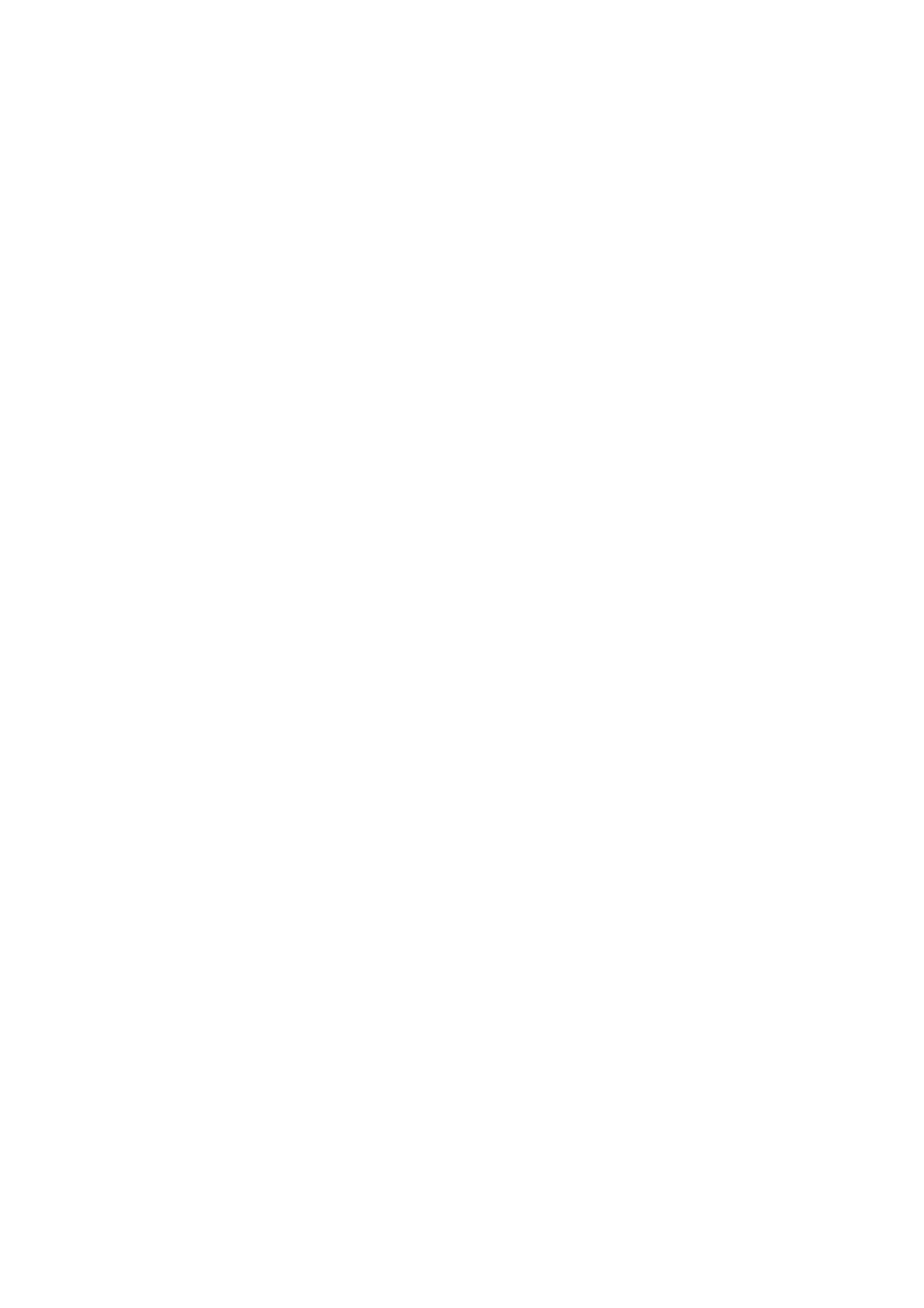

New South Wales

# **Firearms Amendment Bill 2008**

No , 2008

### **A Bill for**

An Act to amend the *Firearms Act 1996* and the *Firearms Regulation 2006* to make further provision with respect to the regulation and control of firearms; and for other purposes.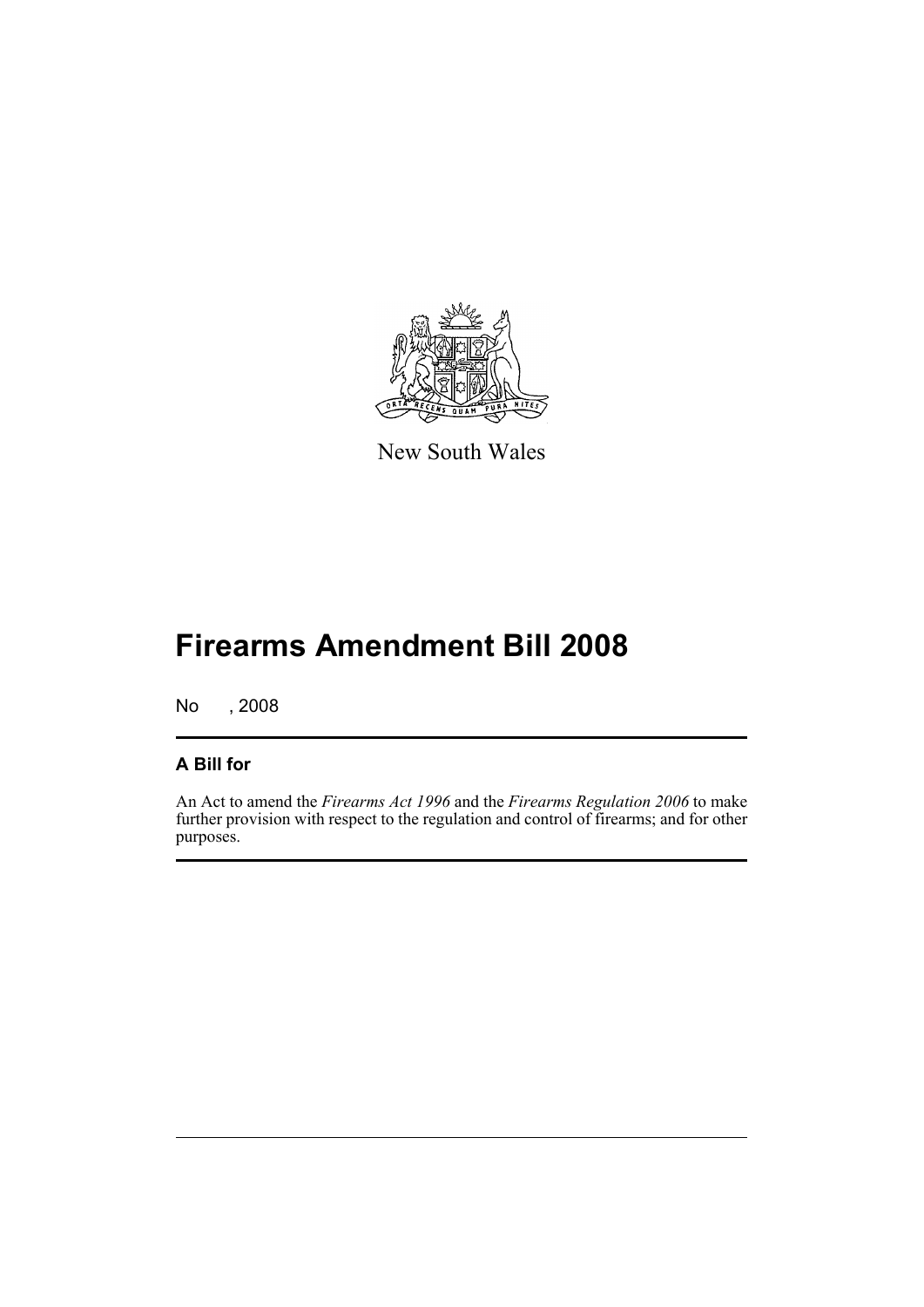#### Clause 1 Firearms Amendment Bill 2008

<span id="page-7-5"></span><span id="page-7-4"></span><span id="page-7-3"></span><span id="page-7-2"></span><span id="page-7-1"></span><span id="page-7-0"></span>

|              |                                              | The Legislature of New South Wales enacts:                                                                                                                                       | 1              |  |  |  |
|--------------|----------------------------------------------|----------------------------------------------------------------------------------------------------------------------------------------------------------------------------------|----------------|--|--|--|
| 1            |                                              | <b>Name of Act</b>                                                                                                                                                               | $\overline{2}$ |  |  |  |
|              | This Act is the Firearms Amendment Act 2008. |                                                                                                                                                                                  |                |  |  |  |
| $\mathbf{2}$ |                                              | <b>Commencement</b>                                                                                                                                                              | 4              |  |  |  |
|              | (1)                                          | This Act commences on the date of assent to this Act, except as<br>provided by subsection (2).                                                                                   | 5<br>6         |  |  |  |
|              | (2)                                          | Schedules 1 [1], [2], [4], [5] and [14] and 2 [5], [8], [9] and [23]–[25]<br>commence 3 months after the date of assent to this Act, unless<br>commenced sooner by proclamation. | 7<br>8<br>9    |  |  |  |
| 3            |                                              | Amendment of Firearms Act 1996 No 46                                                                                                                                             | 10             |  |  |  |
|              |                                              | The <i>Firearms Act 1996</i> is amended as set out in Schedule 1.                                                                                                                | 11             |  |  |  |
| 4            |                                              | <b>Amendment of Firearms Regulation 2006</b>                                                                                                                                     | 12             |  |  |  |
|              |                                              | The <i>Firearms Regulation 2006</i> is amended as set out in Schedule 2.                                                                                                         | 13             |  |  |  |
| 5            |                                              | <b>Explanatory notes</b>                                                                                                                                                         | 14             |  |  |  |
|              |                                              | The matter appearing under the heading "Explanatory note" in<br>Schedule 1 or 2 does not form part of this Act.                                                                  | 15<br>16       |  |  |  |
| 6            |                                              | <b>Repeal of Act</b>                                                                                                                                                             | 17             |  |  |  |
|              | (1)                                          | This Act is repealed on the day following the day on which all of the<br>provisions of this Act have commenced.                                                                  | 18<br>19       |  |  |  |
|              | (2)                                          | The repeal of this Act does not, because of the operation of section 30<br>of the <i>Interpretation Act 1987</i> , affect any amendment made by this Act.                        | 20<br>21       |  |  |  |
|              |                                              |                                                                                                                                                                                  |                |  |  |  |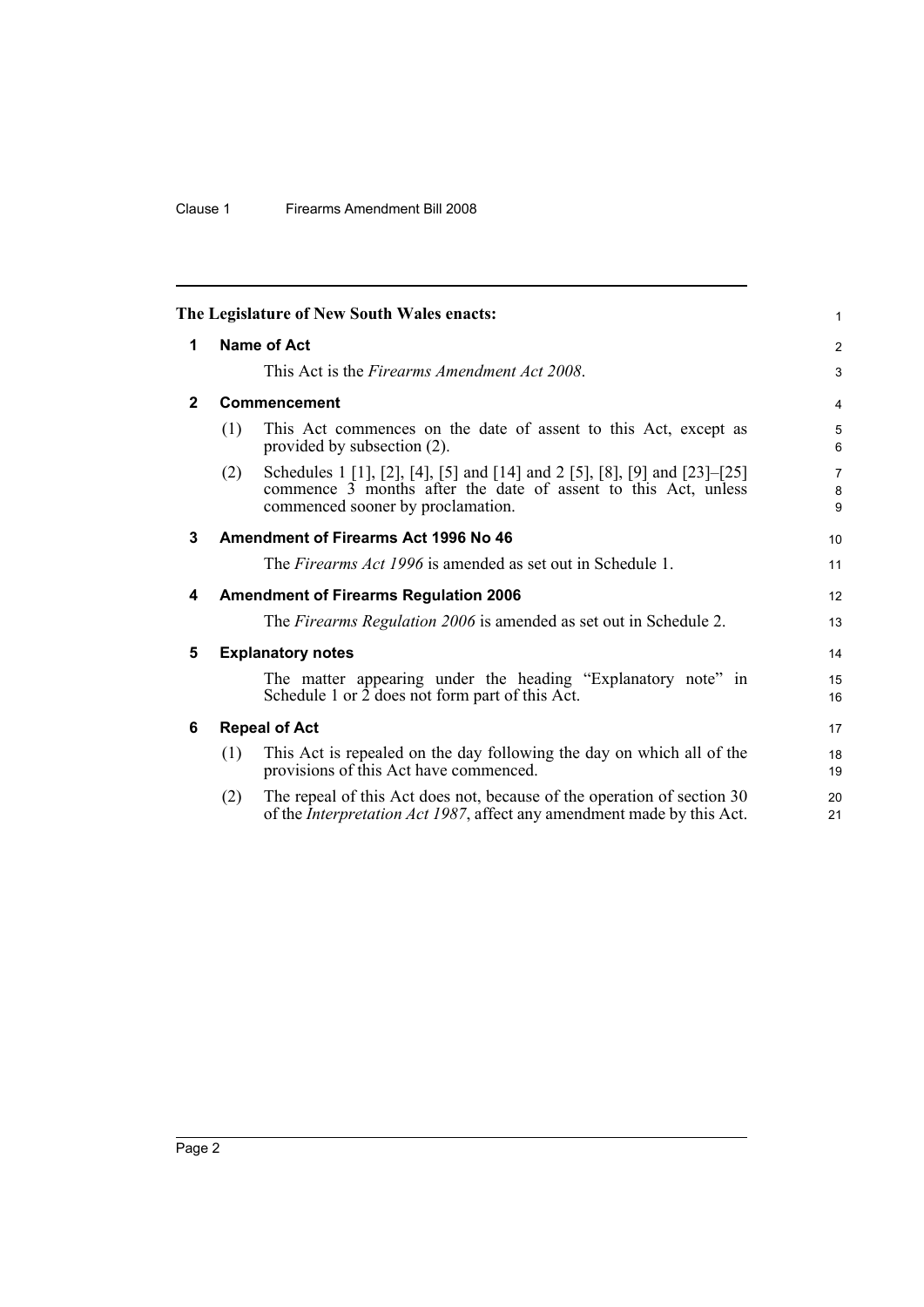Amendment of Firearms Act 1996 Schedule 1

<span id="page-8-0"></span>

|       | <b>Schedule 1</b> |                         |                              | <b>Amendment of Firearms Act 1996</b>                                                                                                                                                                                                                                                                                                                                                                                                                                                                                                                                                   | $\mathbf{1}$                           |
|-------|-------------------|-------------------------|------------------------------|-----------------------------------------------------------------------------------------------------------------------------------------------------------------------------------------------------------------------------------------------------------------------------------------------------------------------------------------------------------------------------------------------------------------------------------------------------------------------------------------------------------------------------------------------------------------------------------------|----------------------------------------|
|       |                   |                         |                              | (Section 3)                                                                                                                                                                                                                                                                                                                                                                                                                                                                                                                                                                             | $\overline{c}$                         |
| [1]   |                   |                         | <b>Section 4 Definitions</b> |                                                                                                                                                                                                                                                                                                                                                                                                                                                                                                                                                                                         | 3                                      |
|       |                   |                         |                              | Insert in alphabetical order in section $4(1)$ :                                                                                                                                                                                                                                                                                                                                                                                                                                                                                                                                        | 4                                      |
|       |                   |                         |                              | <i>theatrical armourer</i> means a person who carries on a business of<br>providing firearms for the purposes of film, television or<br>theatrical productions.                                                                                                                                                                                                                                                                                                                                                                                                                         | 5<br>6<br>$\overline{7}$               |
| [2]   |                   |                         |                              | Section 4 (1), definition of "firearms dealer"                                                                                                                                                                                                                                                                                                                                                                                                                                                                                                                                          | 8                                      |
|       |                   |                         |                              | Insert at the end of the definition:                                                                                                                                                                                                                                                                                                                                                                                                                                                                                                                                                    | 9                                      |
|       |                   |                         |                              | , and includes a theatrical armourer.                                                                                                                                                                                                                                                                                                                                                                                                                                                                                                                                                   | 10                                     |
|       |                   | <b>Explanatory note</b> |                              |                                                                                                                                                                                                                                                                                                                                                                                                                                                                                                                                                                                         | 11                                     |
|       |                   |                         |                              | Items [1] and [2], together with the amendment made by item [5], will enable theatrical<br>armourers to be treated as firearms dealers under the Firearms Act 1996 (the Act) and<br>to be issued with firearms dealer licences instead of theatrical armourer permits under<br>the Firearms Regulation 2006 (the Regulation). Similar amendments were made in<br>relation to club armourers soon after the commencement of the Act. As licensed<br>firearms dealers, theatrical armourers will not, when acquiring a firearm, be required to<br>obtain a permit to acquire the firearm. | 12<br>13<br>14<br>15<br>16<br>17<br>18 |
| $[3]$ |                   |                         | <b>Sections 6A and 6B</b>    |                                                                                                                                                                                                                                                                                                                                                                                                                                                                                                                                                                                         | 19                                     |
|       |                   |                         | Insert after section 6:      |                                                                                                                                                                                                                                                                                                                                                                                                                                                                                                                                                                                         | 20                                     |
|       | 6A                |                         |                              | <b>Exemption relating to firearms manufactured before 1900</b>                                                                                                                                                                                                                                                                                                                                                                                                                                                                                                                          | 21                                     |
|       |                   | (1)                     | that:                        | This section applies to any firearm manufactured before 1900                                                                                                                                                                                                                                                                                                                                                                                                                                                                                                                            | 22<br>23                               |
|       |                   |                         | (a)                          | is not capable of discharging breech-loaded metallic<br>cartridges, or                                                                                                                                                                                                                                                                                                                                                                                                                                                                                                                  | 24<br>25                               |
|       |                   |                         | (b)                          | is a firearm the ammunition for which is determined by the<br>Commissioner to be ammunition that is not commercially<br>available.                                                                                                                                                                                                                                                                                                                                                                                                                                                      | 26<br>27<br>28                         |
|       |                   | (2)                     |                              | A person is exempt from any requirement under this Act to be<br>authorised by a licence or permit to possess a firearm to which<br>this section applies.                                                                                                                                                                                                                                                                                                                                                                                                                                | 29<br>30<br>31                         |
|       |                   | (3)                     |                              | A person does not commit an offence under section 36 with<br>respect to an unregistered firearm if it is a firearm to which this<br>section applies.                                                                                                                                                                                                                                                                                                                                                                                                                                    | 32<br>33<br>34                         |
|       |                   | (4)                     |                              | A person does not commit an offence under section 50, 51, 51A<br>or 54 with respect to the sale or purchase of a firearm if it is a<br>firearm to which this section applies.                                                                                                                                                                                                                                                                                                                                                                                                           | 35<br>36<br>37                         |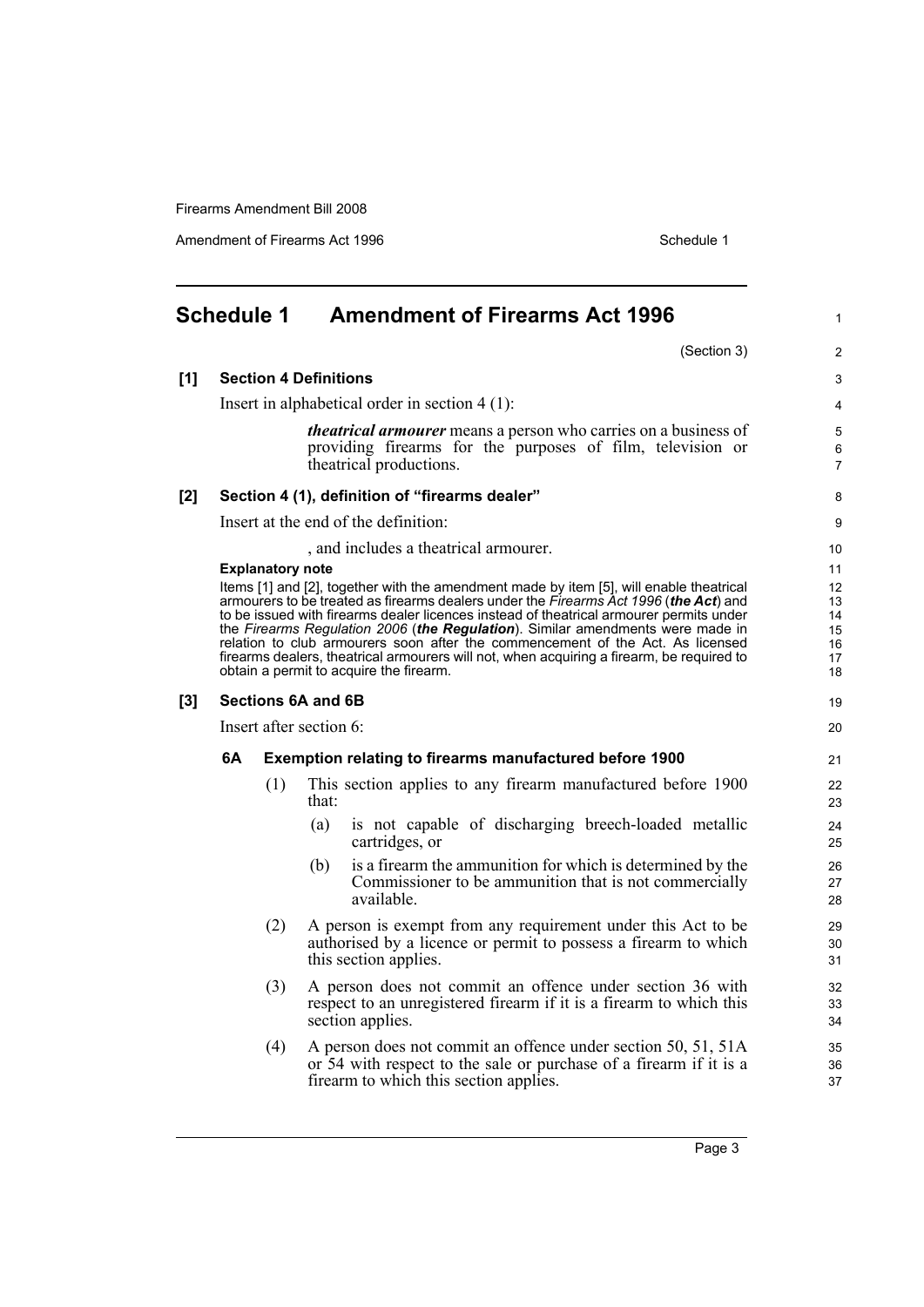Schedule 1 Amendment of Firearms Act 1996

- (5) Nothing in this section authorises the use of any firearm.
- (6) Any determination by the Commissioner of the ammunition that is not commercially available for the purposes of this section must be published in the Gazette.

#### **6B Exemption for unlicensed persons shooting on approved ranges and for persons undertaking firearms safety training courses**

- A person is exempt from any requirement under this Act to be authorised by a licence or permit to possess or use a firearm (other than a prohibited firearm) if the person possesses or uses the firearm only:
	- (a) at a shooting range approved by the Commissioner in accordance with the regulations and while under the direct supervision of a person who is authorised by a licence to possess or use a firearm of that kind, or
	- (b) while participating in a firearms safety training course approved by the Commissioner in accordance with the regulations and while under the direct supervision of a firearms instructor approved by the Commissioner in accordance with the regulations.
- (2) Any such exemption from the requirement to be authorised by a licence or permit to possess or use a firearm is subject to the requirements prescribed by the regulations.
- (3) This section does not apply in relation to a person who is under the age of 12 years.

#### **Explanatory note**

Item [3] inserts expanded versions of certain exemptions from the Act that are currently contained in the *Firearms Regulation 2006*. Proposed section 6A will exempt persons from being required to have a licence to possess, or from being required to register, any firearm manufactured before 1900 if the firearm does not take breech-loaded metallic cartridges or is a firearm for which ammunition is not commercially available. The restrictions under the Act in relation to the sale of firearms will also not apply to these pre-1900 firearms. The exemption provided under the proposed section does not however allow any such firearm to be fired. A similar exemption is currently contained in clause 116 of the Regulation in relation to long arms, and pre-percussion pistols, manufactured before 1900.

Proposed section 6B will enable unlicensed persons to shoot on approved ranges under supervision and subject to the requirements set out in the regulations (see Schedule 2 [27]). The proposed section also exempts supervised persons who are handling firearms as part of an approved firearms training course from the requirement to be licensed.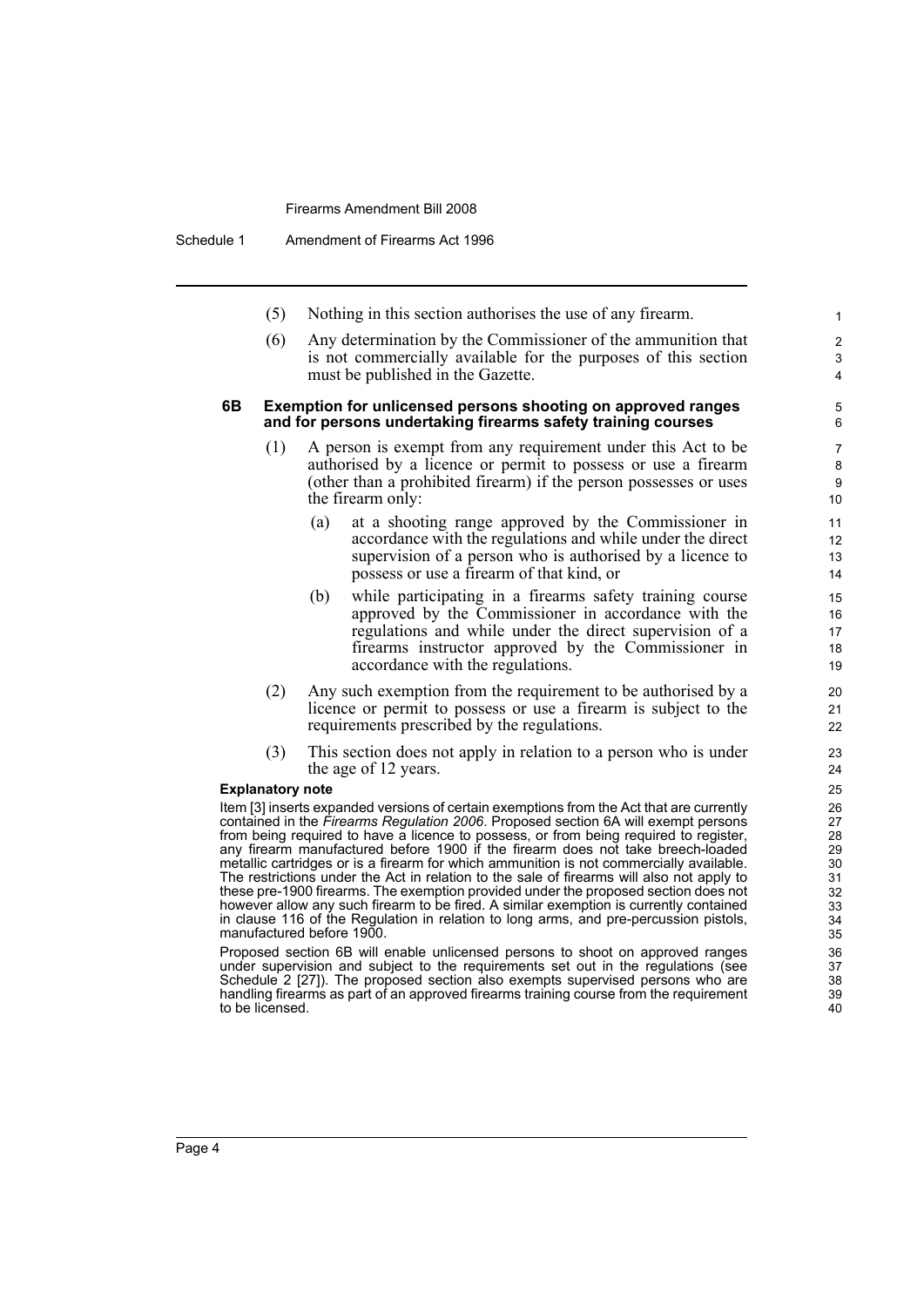Amendment of Firearms Act 1996 Schedule 1

| [4] |                                                 | Section 8 Licence categories and authority conferred by licence                                                                                                                                                                                                                                                                                                                                                                                                                                                   | 1                                      |
|-----|-------------------------------------------------|-------------------------------------------------------------------------------------------------------------------------------------------------------------------------------------------------------------------------------------------------------------------------------------------------------------------------------------------------------------------------------------------------------------------------------------------------------------------------------------------------------------------|----------------------------------------|
|     |                                                 | Insert "or a theatrical armourer" after "other than a club armourer" in the<br>matter relating to firearms dealer licences in section 8 (1).                                                                                                                                                                                                                                                                                                                                                                      | $\boldsymbol{2}$<br>3                  |
|     | <b>Explanatory note</b>                         | Item [4] is consequential on the amendments made by items [1], [2] and [5].                                                                                                                                                                                                                                                                                                                                                                                                                                       | 4<br>5                                 |
| [5] | Section 8 (1)                                   |                                                                                                                                                                                                                                                                                                                                                                                                                                                                                                                   | 6                                      |
|     |                                                 | Insert at the end of the matter relating to firearms dealer licences:                                                                                                                                                                                                                                                                                                                                                                                                                                             | 7                                      |
|     |                                                 | In the case of a theatrical armourer, authorises the licensee to<br>possess, use, manufacture, convert, purchase, sell, transfer,<br>supply, repair, maintain or test firearms (and blank cartridges for<br>those firearms) in the licensee's capacity as a theatrical armourer.                                                                                                                                                                                                                                  | 8<br>9<br>10<br>11                     |
|     |                                                 | The authority conferred by a firearms dealer licence issued to a<br>theatrical armourer extends to any employee of the licensee who<br>is authorised in writing by the Commissioner.                                                                                                                                                                                                                                                                                                                              | 12<br>13<br>14                         |
|     | <b>Explanatory note</b><br>Act (see item [14]). | Item [5] specifies the authority conferred by a firearms dealer licence that is issued to<br>a theatrical armourer. The authority conferred by such a licence is similar to the<br>authority currently conferred by a theatrical armourer's permit under the Regulation.<br>Existing theatrical armourers who have a permit will be taken to be licensed under the                                                                                                                                                | 15<br>16<br>17<br>18<br>19<br>20       |
| [6] |                                                 | Section 11 General restrictions on issue of licences                                                                                                                                                                                                                                                                                                                                                                                                                                                              | 21                                     |
|     |                                                 | Insert after section 11 $(2)$ :                                                                                                                                                                                                                                                                                                                                                                                                                                                                                   | 22                                     |
|     | (2A)                                            | Subsection $(2)$ does not apply if the application is for the renewal<br>of a licence (including the renewal of a category A or B licence<br>that involves the addition of either of those licence categories to<br>the previous licence).                                                                                                                                                                                                                                                                        | 23<br>24<br>25<br>26                   |
|     | <b>Explanatory note</b>                         |                                                                                                                                                                                                                                                                                                                                                                                                                                                                                                                   | 27                                     |
|     |                                                 | Item [6] provides that the mandatory 28-day waiting period for the issuing of a licence<br>does not apply if the application is for the renewal of a licence.                                                                                                                                                                                                                                                                                                                                                     | 28<br>29                               |
| [7] |                                                 | Section 17A Special provisions relating to category C licences issued for<br>clay target shooting purposes                                                                                                                                                                                                                                                                                                                                                                                                        | 30<br>31                               |
|     |                                                 | Insert "(or such other body as may be approved by the Commissioner)" after<br>"Association" in section 17A (4).                                                                                                                                                                                                                                                                                                                                                                                                   | 32<br>33                               |
|     | <b>Explanatory note</b>                         | Under section 17A of the Act, an applicant for a special category C licence (which<br>authorises the person to use a self-loading or pump action shotgun in a recognised clay<br>target shooting competition) must provide a statement to the effect that the applicant is<br>a member of a shooting club which is affiliated with the Australian Clay Target<br>Association. Item [7] will enable the Commissioner of Police to approve other bodies to<br>which an applicant's shooting club may be affiliated. | 34<br>35<br>36<br>37<br>38<br>39<br>40 |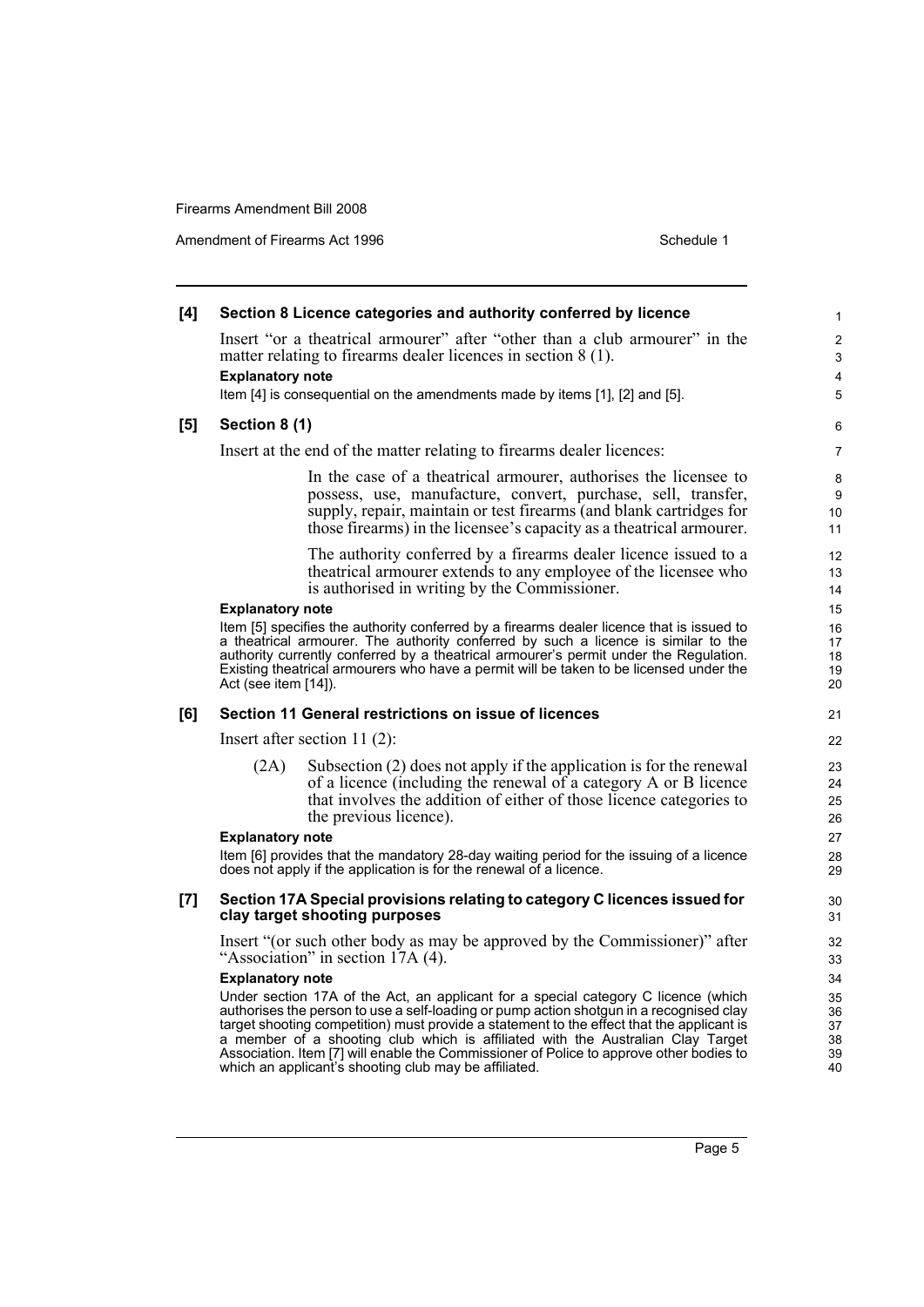Schedule 1 Amendment of Firearms Act 1996

| [8]    |     |                         | <b>Section 31 Permits to acquire firearms</b>                                                                                                                                                                                                                                                                                                                                                                                                                                  |                                  |
|--------|-----|-------------------------|--------------------------------------------------------------------------------------------------------------------------------------------------------------------------------------------------------------------------------------------------------------------------------------------------------------------------------------------------------------------------------------------------------------------------------------------------------------------------------|----------------------------------|
|        |     |                         |                                                                                                                                                                                                                                                                                                                                                                                                                                                                                | 1                                |
|        |     | <b>Explanatory note</b> | Omit section 31 $(3)$ $(b)$ and $(4)$ .                                                                                                                                                                                                                                                                                                                                                                                                                                        | 2<br>3                           |
|        |     |                         | Item [8] is consequential on the amendment made by item [9].                                                                                                                                                                                                                                                                                                                                                                                                                   | 4                                |
| [9]    |     | <b>Section 31A</b>      |                                                                                                                                                                                                                                                                                                                                                                                                                                                                                | 5                                |
|        |     |                         | Insert after section 31:                                                                                                                                                                                                                                                                                                                                                                                                                                                       |                                  |
|        |     |                         |                                                                                                                                                                                                                                                                                                                                                                                                                                                                                | 6                                |
|        | 31A |                         | Waiting period for issuing permits to acquire firearms                                                                                                                                                                                                                                                                                                                                                                                                                         | 7                                |
|        |     | (1)                     | The Commissioner must not issue a permit authorising a person<br>to acquire a firearm until after the end of the period of 28 days<br>following the day on which the application for the permit is<br>made.                                                                                                                                                                                                                                                                    | 8<br>9<br>10<br>11               |
|        |     | (2)                     | Subsection (1) does not apply in relation to an application for a<br>permit to acquire a firearm to which a particular category of<br>licence applies if, at the time the application is made, a firearm to<br>which that licence category applies is registered in the applicant's<br>name.                                                                                                                                                                                   | 12<br>13<br>14<br>15<br>16       |
|        |     | (3)                     | For the purposes of subsection $(2)$ , a category A and category B<br>licence are taken to be the same licence category.                                                                                                                                                                                                                                                                                                                                                       | 17<br>18                         |
|        |     | <b>Explanatory note</b> |                                                                                                                                                                                                                                                                                                                                                                                                                                                                                | 19                               |
|        |     |                         | Under section 50 of the Act, a person (other than a licensed firearms dealer) must not<br>purchase a firearm unless the person is authorised to acquire the firearm by a permit<br>issued by the Commissioner of Police. Section 31 of the Act currently provides that a<br>separate permit is required for each firearm to be acquired by a person and a<br>mandatory 28-day waiting period applies before the Commissioner can issue the<br>person with a permit to acquire. | 20<br>21<br>22<br>23<br>24<br>25 |
|        |     |                         | Item [9] restates the 28-day waiting period currently in section 31 of the Act but provides<br>that it does not apply if the applicant already has registered in his or her name a firearm<br>of the same kind as the firearm that is the subject of the permit application.                                                                                                                                                                                                   | 26<br>27<br>28                   |
| $[10]$ |     |                         | Section 52 Use of mail for sending firearms and barrels                                                                                                                                                                                                                                                                                                                                                                                                                        | 29                               |
|        |     |                         | Insert after section $52(4)$ :                                                                                                                                                                                                                                                                                                                                                                                                                                                 | 30                               |
|        |     | (4A)                    | It is not an offence under subsection $(1)$ or $(2)$ if the firearm or<br>firearm barrel is sent by a licensed firearms dealer to another<br>licensed firearms dealer by a form of post that requires delivery<br>in person to the addressee.                                                                                                                                                                                                                                  | 31<br>32<br>33<br>34             |
|        |     | (4B)                    | It is not an offence under subsection $(3)$ if the person who is<br>directed or requested to send the firearm or firearm barrel is a<br>licensed firearms dealer (or a firearms dealer licensed under the<br>law of another State) and the firearms dealer is directed or                                                                                                                                                                                                      | 35<br>36<br>37<br>38             |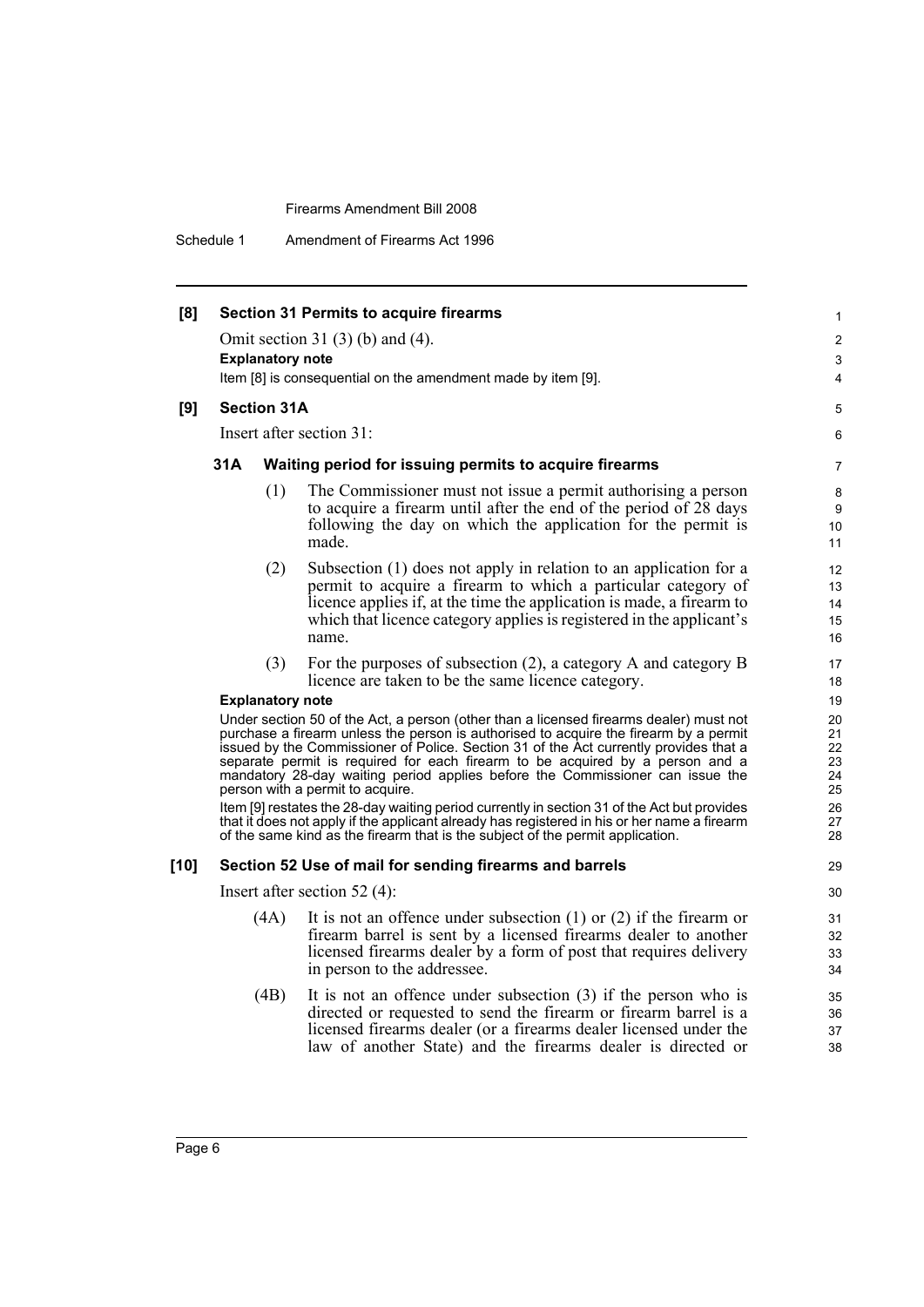Amendment of Firearms Act 1996 Schedule 1

|        |     | <b>Explanatory note</b> | requested to send the firearm or barrel to a licensed firearms<br>dealer by a form of post that requires delivery in person to the<br>addressee.                                                                                                                                                                | 1<br>$\overline{2}$<br>3<br>4                |
|--------|-----|-------------------------|-----------------------------------------------------------------------------------------------------------------------------------------------------------------------------------------------------------------------------------------------------------------------------------------------------------------|----------------------------------------------|
|        |     |                         | Item [10] provides that the offences of sending or receiving a firearm or firearm barrel<br>by mail do not apply if the firearm or barrel is sent by a licensed firearms dealer to<br>another licensed dealer by a form of post that requires delivery in person to the<br>addressee (such as registered mail). | 5<br>$\boldsymbol{6}$<br>$\overline{7}$<br>8 |
| $[11]$ |     |                         | Section 53 Use of mail for sending firearms outside this State                                                                                                                                                                                                                                                  | 9                                            |
|        |     |                         | Omit "security mail" from section 53 (c).                                                                                                                                                                                                                                                                       | 10                                           |
|        |     |                         | Insert instead "a form of post that requires delivery in person to the addressee".                                                                                                                                                                                                                              | 11                                           |
|        |     | <b>Explanatory note</b> |                                                                                                                                                                                                                                                                                                                 | 12                                           |
|        |     |                         | Item [11] replaces a reference to security mail so that the provision will be consistent<br>with the proposed amendments made by item [10].                                                                                                                                                                     | 13<br>14                                     |
| $[12]$ |     | <b>Section 85A</b>      |                                                                                                                                                                                                                                                                                                                 | 15                                           |
|        |     |                         | Insert after section 85:                                                                                                                                                                                                                                                                                        | 16                                           |
|        | 85A |                         | <b>Penalty notices</b>                                                                                                                                                                                                                                                                                          | 17                                           |
|        |     | (1)                     | An authorised officer may serve a penalty notice on a person if it                                                                                                                                                                                                                                              | 18                                           |
|        |     |                         | appears to the officer that the person has committed an offence<br>under this Act or the regulations, being an offence prescribed by                                                                                                                                                                            | 19<br>20                                     |
|        |     |                         | the regulations as a penalty notice offence.                                                                                                                                                                                                                                                                    | 21                                           |
|        |     | (2)                     | A penalty notice is a notice to the effect that, if the person served                                                                                                                                                                                                                                           | 22                                           |
|        |     |                         | does not wish to have the matter determined by a court, the<br>person can pay, within the time and to the person specified in the                                                                                                                                                                               | 23                                           |
|        |     |                         | notice, the amount of the penalty prescribed by the regulations for                                                                                                                                                                                                                                             | 24<br>25                                     |
|        |     |                         | the offence if dealt with under this section.                                                                                                                                                                                                                                                                   | 26                                           |
|        |     | (3)                     | A penalty notice may be served personally or by post.                                                                                                                                                                                                                                                           | 27                                           |
|        |     | (4)                     | If the amount of penalty prescribed for an alleged offence is paid                                                                                                                                                                                                                                              | 28                                           |
|        |     |                         | under this section, no person is liable to any further proceedings                                                                                                                                                                                                                                              | 29                                           |
|        |     |                         | for the alleged offence.                                                                                                                                                                                                                                                                                        | 30                                           |
|        |     | (5)                     | Payment under this section is not to be regarded as an admission<br>of liability for the purpose of, and does not in any way affect or                                                                                                                                                                          | 31<br>32                                     |
|        |     |                         | prejudice, any civil claim, action or proceeding arising out of the                                                                                                                                                                                                                                             | 33                                           |
|        |     |                         | same occurrence.                                                                                                                                                                                                                                                                                                | 34                                           |
|        |     | (6)                     | The regulations may:                                                                                                                                                                                                                                                                                            | 35                                           |
|        |     |                         | prescribe an offence for the purposes of this section by<br>(a)                                                                                                                                                                                                                                                 | 36                                           |
|        |     |                         | specifying the offence or by referring to the provision<br>creating the offence, and                                                                                                                                                                                                                            | 37<br>38                                     |
|        |     |                         |                                                                                                                                                                                                                                                                                                                 |                                              |

Page 7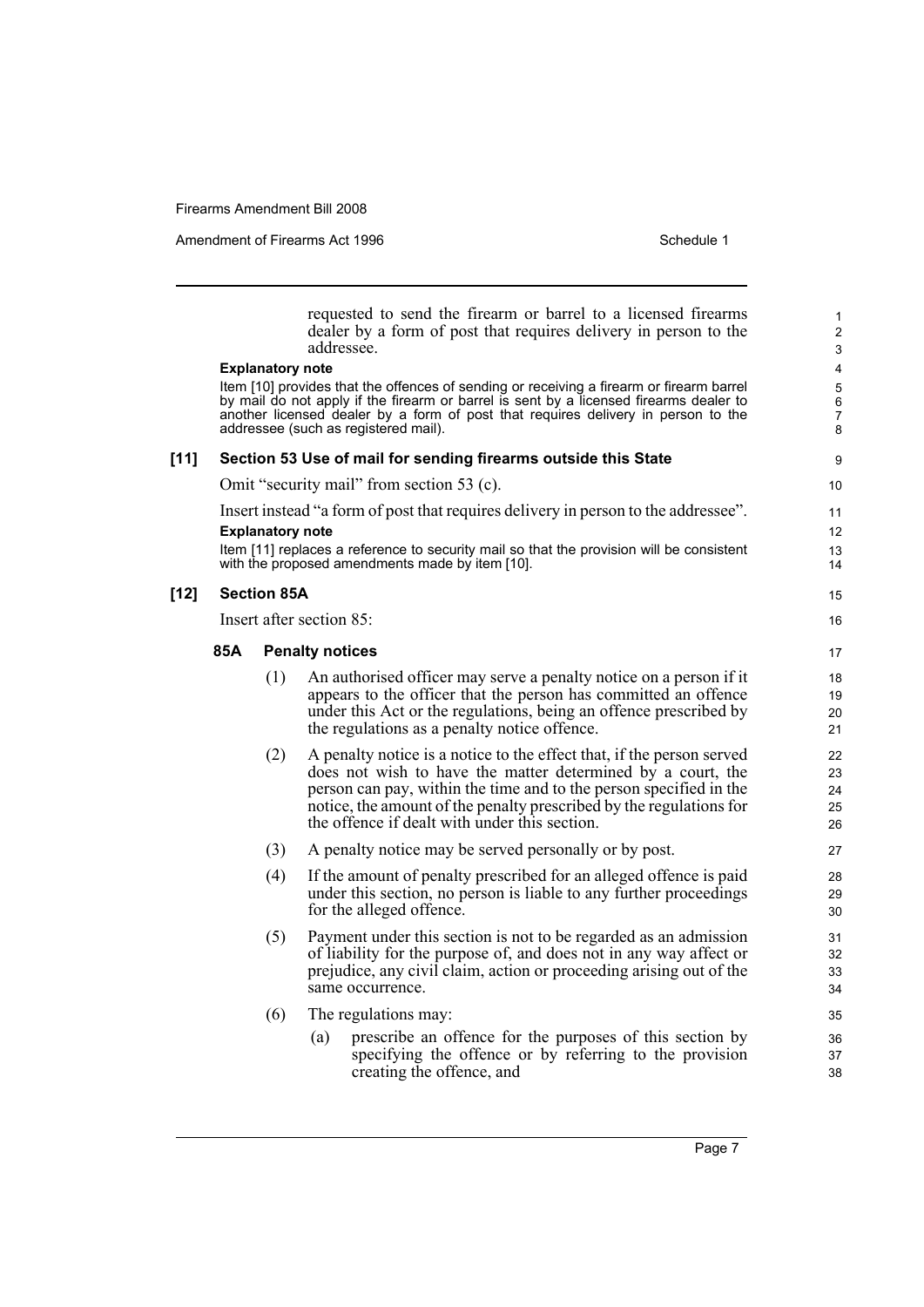|        |        |                          | (b) | prescribe the amount of penalty payable for the offence if<br>dealt with under this section, and                                                                                  | 1<br>2                   |
|--------|--------|--------------------------|-----|-----------------------------------------------------------------------------------------------------------------------------------------------------------------------------------|--------------------------|
|        |        |                          | (c) | prescribe different amounts of penalties for different<br>offences or classes of offences.                                                                                        | 3<br>$\overline{4}$      |
|        |        | (7)                      |     | An offence referred to in section $84$ (2) or (3) cannot be<br>prescribed by the regulations as a penalty notice offence.                                                         | 5<br>6                   |
|        |        | (8)                      |     | The amount of a penalty prescribed under this section for an<br>offence is not to exceed the maximum amount of penalty that<br>could be imposed for the offence by a court.       | $\overline{7}$<br>8<br>9 |
|        |        | (9)                      |     | This section does not limit the operation of any other provision<br>of, or made under, this or any other Act relating to proceedings<br>that may be taken in respect of offences. | 10<br>11<br>12           |
|        |        | (10)                     |     | In this section:                                                                                                                                                                  | 13                       |
|        |        |                          |     | <i>authorised officer means:</i>                                                                                                                                                  | 14                       |
|        |        |                          | (a) | a police officer, or                                                                                                                                                              | 15                       |
|        |        |                          | (b) | any other member of the NSW Police Force authorised in                                                                                                                            | 16                       |
|        |        |                          |     | writing by the Commissioner for the purposes of this<br>section.                                                                                                                  | 17<br>18                 |
|        |        | <b>Explanatory note</b>  |     |                                                                                                                                                                                   | 19                       |
|        |        | the Act and regulations. |     | Item [12] provides for the issuing of penalty notices for certain summary offences under                                                                                          | 20<br>21                 |
| $[13]$ |        |                          |     | <b>Schedule 3 Savings and transitional provisions</b>                                                                                                                             | 22                       |
|        |        |                          |     | Insert after clause $1(1)(e)$ :                                                                                                                                                   | 23                       |
|        |        |                          | (f) | the Firearms Amendment Act 2008.                                                                                                                                                  | 24                       |
|        |        | <b>Explanatory note</b>  |     |                                                                                                                                                                                   | 25                       |
|        |        |                          |     | Item [13] enables regulations of a savings and transitional nature to be made as a<br>consequence of the proposed Act.                                                            | 26<br>27                 |
| [14]   |        | Schedule 3               |     |                                                                                                                                                                                   | 28                       |
|        |        | Insert after Part 6:     |     |                                                                                                                                                                                   | 29                       |
|        | Part 7 |                          |     | Provisions consequent on enactment of<br><b>Firearms Amendment Act 2008</b>                                                                                                       | 30<br>31                 |
|        | 24     |                          |     | <b>Theatrical armourers</b>                                                                                                                                                       | 32                       |
|        |        | (1)                      |     | In this clause:                                                                                                                                                                   | 33                       |
|        |        |                          |     | <i>existing permit</i> means a theatrical armourer's permit issued<br>under the Firearms Regulation 2006 and in force immediately<br>before the commencement of this clause.      | 34<br>35<br>36           |
|        |        |                          |     |                                                                                                                                                                                   |                          |

 $[14]$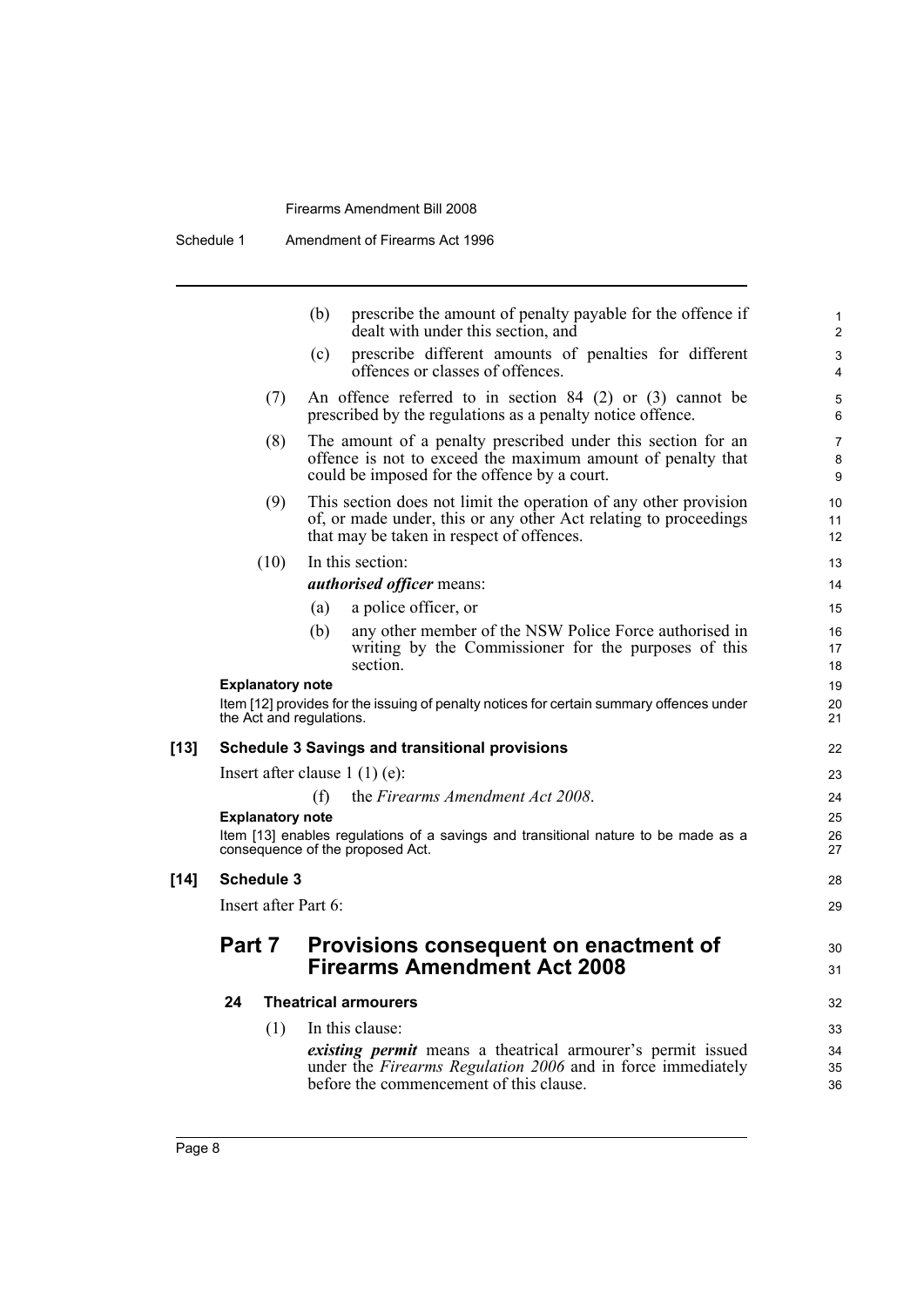Amendment of Firearms Act 1996 Schedule 1

| (2)                                                                                                                | An existing permit is taken to be a firearms dealer licence issued<br>under this Act authorising the licence holder to carry on business<br>as a theatrical armourer.                                                   | 2<br>3           |
|--------------------------------------------------------------------------------------------------------------------|-------------------------------------------------------------------------------------------------------------------------------------------------------------------------------------------------------------------------|------------------|
| (3)                                                                                                                | The conditions to which the existing permit was subject are taken<br>to be conditions imposed on the firearms dealer licence<br>concerned. Any such conditions may be varied or revoked in<br>accordance with this Act. | 4<br>5<br>6<br>7 |
| (4)                                                                                                                | Any such licence continues in force, unless it is sooner<br>surrendered or revoked under this Act, for the remainder of the<br>term for which the existing permit was issued.                                           | 8<br>9<br>10     |
| <b>Explanatory note</b><br>Item [14] converts existing theatrical armourers permits into firearms dealer licences. |                                                                                                                                                                                                                         |                  |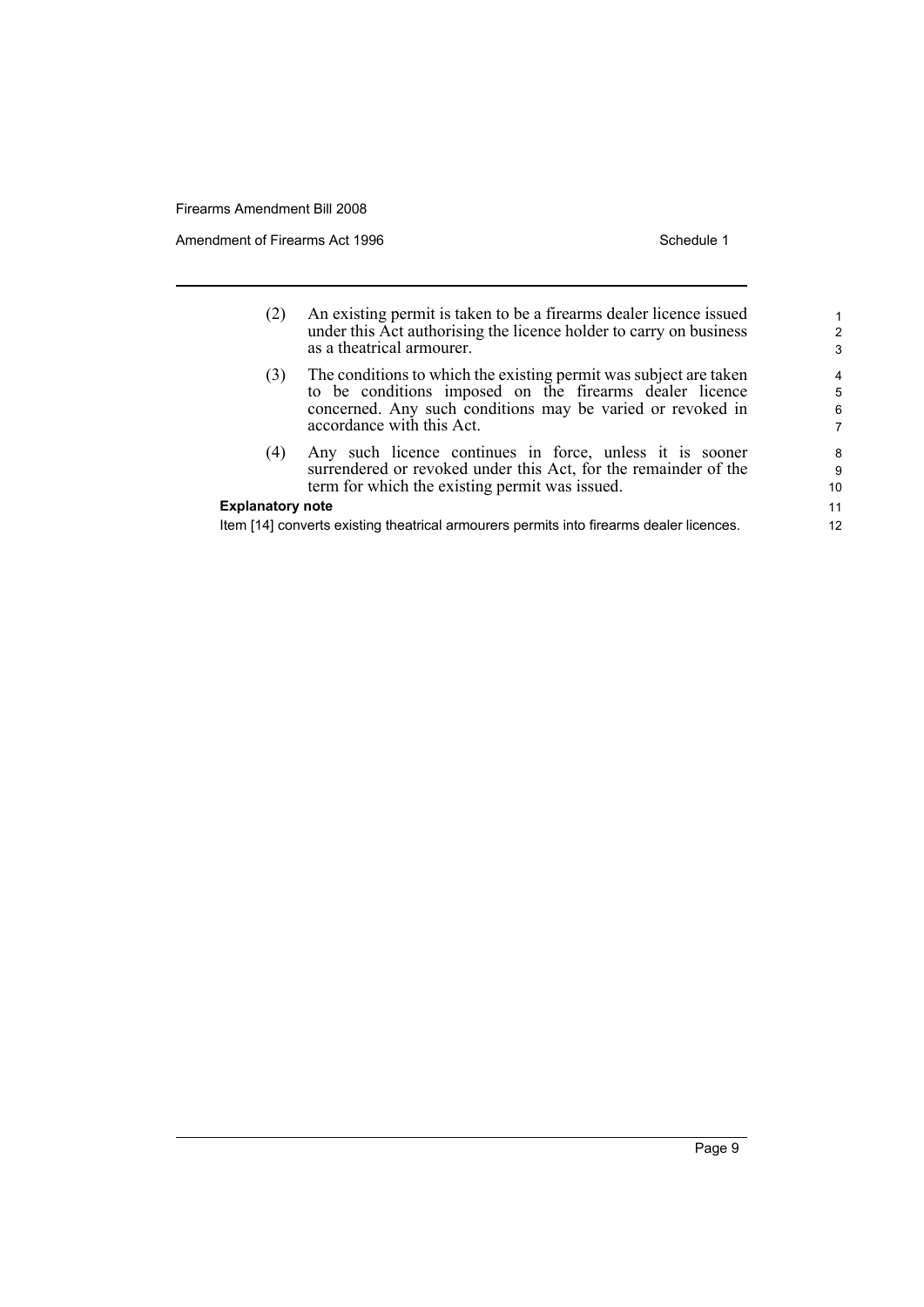Schedule 2 Amendment of Firearms Regulation 2006

### <span id="page-15-0"></span>**Schedule 2 Amendment of Firearms Regulation 2006**

(Section 4)

1

#### **[1] Clause 16 Requirement to notify Commissioner of address where firearms are kept**

Insert after clause 16 (1):

(1A) Subclause (1) does not apply if the licence or permit holder has already provided the information referred to in that subclause to the Commissioner in connection with the application for the permit to acquire the firearm concerned.

#### **Explanatory note**

Item [1] provides that the current requirement to notify the Commissioner, when acquiring a firearm, of the address where the firearm is to be kept when not being used and the arrangements for the safe keeping and storage of the firearm does not apply if that information has already been provided to the Commissioner.

#### **[2] Clause 17 Renewal of licence or permit**

Insert at the end of the clause:

(2) At least 60 days before the date on which a licence or permit is due to expire, the Commissioner is to notify the licence or permit holder in writing that the licence or permit is due to expire on the date specified in the notice.

#### **Explanatory note**

Item [2] requires the Commissioner to notify licence and permit holders of the date on which the licence or permit is due to expire.

#### **[3] Clause 29 Recreational hunting/vermin control—persons who are members of approved hunting clubs**

Insert ", but only if membership of the club is the sole ground on which the licensee has established that genuine reason" after "comply with clause 96 (1) (c)" in clause 29 (1).

#### **Explanatory note**

Item [3] makes it clear that the requirement for a member of an approved hunting club to participate in the club's events only applies if the member relies on the club membership as the sole ground for establishing the genuine reason of recreational hunting/vermin control.

#### **[4] Clause 31 Practising at approved ranges**

Omit clause 31 (3). Insert instead:

(3) It is a condition of the approval of a shooting range under Part 8 that the holder of a shooting range approval is to ensure that any person using the shooting range under this clause is supervised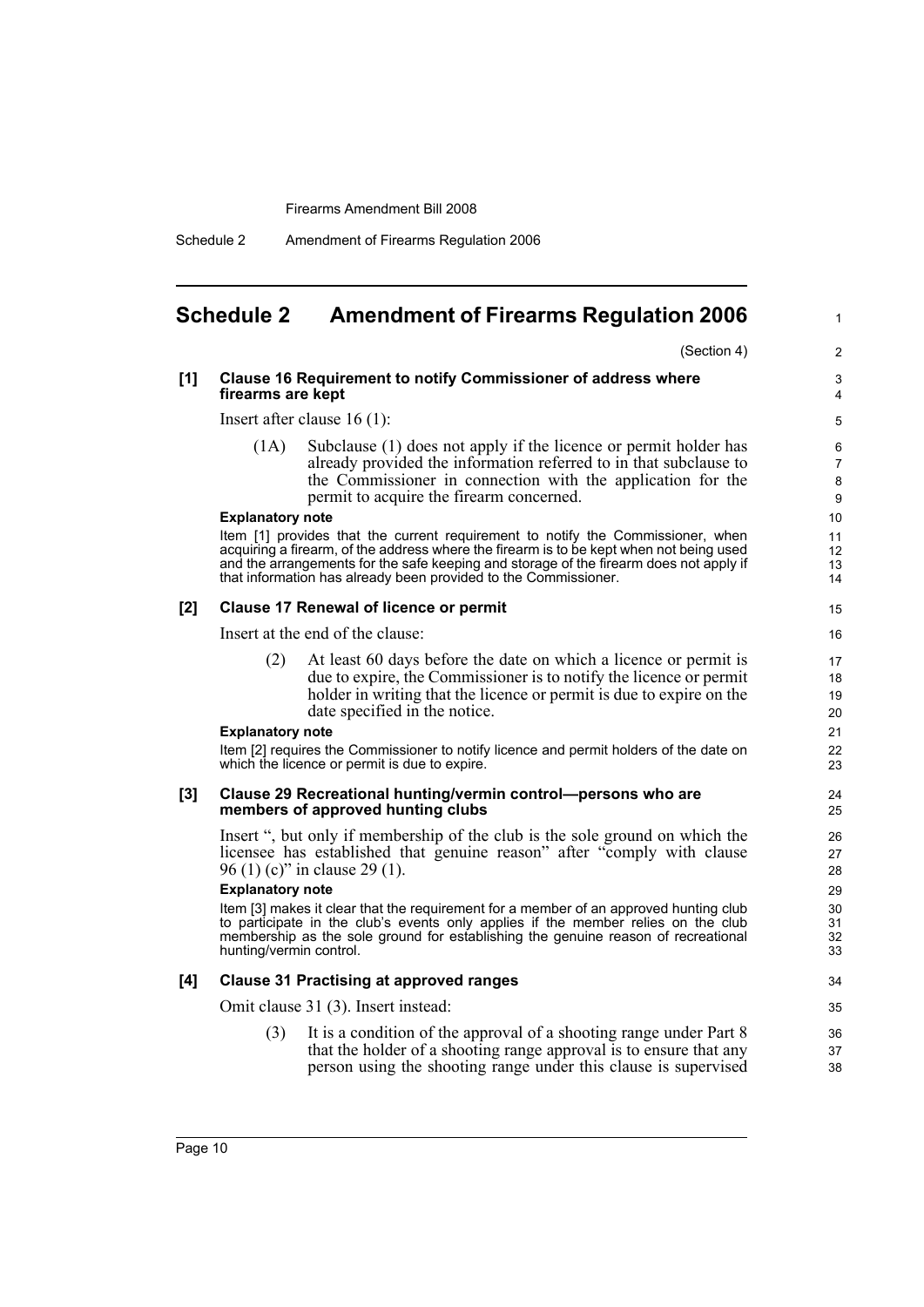Amendment of Firearms Regulation 2006 Schedule 2

7 8

while doing so by a person appointed by the holder of the approval.

#### **Explanatory note**

Item [4] removes the requirement for the holder of the approval of a shooting range to record details of the non-target shooters (eg recreational hunters) who use the range for practising or for the sighting in firearms.

#### **[5] Clause 35A**

Insert after clause 35:

#### **35A Theatrical armourers**

- (1) In addition to the authority conferred under the Act, a firearms dealer licence issued to a theatrical armourer authorises:
	- (a) the licensee and any authorised employee of the licensee to instruct and supervise actors and other persons involved in a film, television or theatrical production in the possession and use of firearms for the purposes of the production, and
	- (b) the actors and other persons involved in the production to possess and use the firearms, but only while under the supervision and control of the licensee or authorised employee of the licensee.
- (2) A firearms dealer licence issued to a theatrical armourer is subject to the following conditions:
	- (a) any firearm used in the production must be maintained in a safe working condition,
	- (b) the licensee must comply with any requirements determined by the Commissioner in relation to the safe keeping of firearms that the licensee is authorised to possess,
	- (c) the licensee must ensure that any employee who is authorised by the Commissioner to possess or use firearms under the licence is properly trained in the safe handling of firearms and is suitably qualified to carry out the functions of a theatrical armourer.
- (3) The licensee must, while acting under the authority conferred by subclause (1):
	- (a) keep in the approved form a register in which particulars of the following matters are kept:
		- (i) the types, and registration numbers, of firearms authorised under the licence,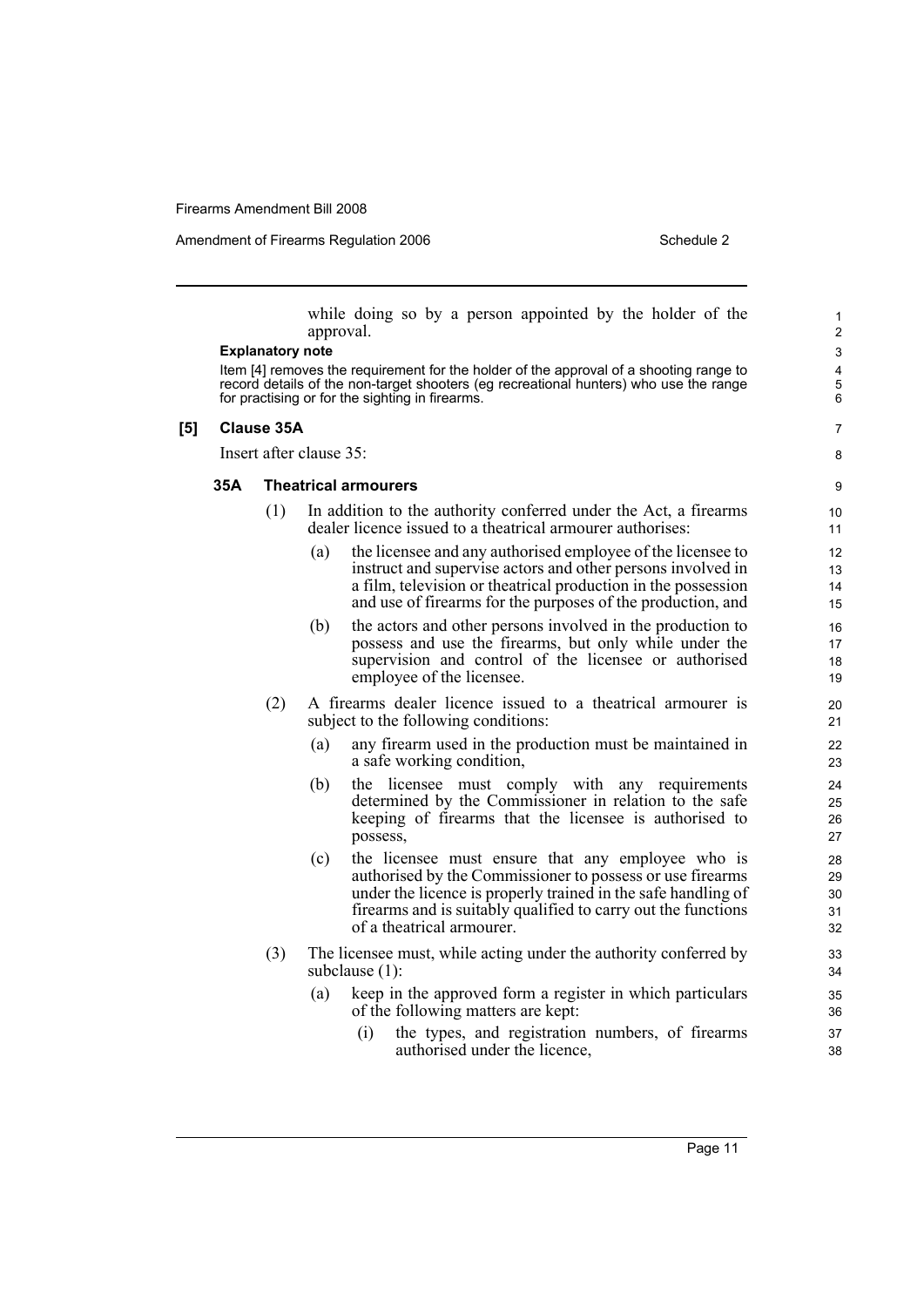Schedule 2 Amendment of Firearms Regulation 2006

|     |                                          | (ii)<br>the name of each person authorised to possess and<br>use any such firearm, and the periods for which each<br>such person had possession or use of the firearm,                                                                                                                                                                                                                                                                                                                                        | 1<br>$\overline{c}$<br>$\mathsf 3$ |
|-----|------------------------------------------|---------------------------------------------------------------------------------------------------------------------------------------------------------------------------------------------------------------------------------------------------------------------------------------------------------------------------------------------------------------------------------------------------------------------------------------------------------------------------------------------------------------|------------------------------------|
|     |                                          | the periods for which any firearm was removed<br>(iii)<br>from safe storage, and                                                                                                                                                                                                                                                                                                                                                                                                                              | 4<br>5                             |
|     | (b)                                      | ensure that the register is kept in a place of safe keeping<br>(not being a place in which any firearms are kept), and                                                                                                                                                                                                                                                                                                                                                                                        | 6<br>$\overline{7}$                |
|     | (c)                                      | ensure that each entry that is made in the register is<br>maintained for not less than 3 years after it is made, and                                                                                                                                                                                                                                                                                                                                                                                          | 8<br>9                             |
|     | (d)                                      | if requested to do so by a police officer at any time,<br>immediately produce the register to the officer and allow<br>the officer to inspect, and make copies of any entry<br>contained in, the register.                                                                                                                                                                                                                                                                                                    | 10<br>11<br>12<br>13               |
|     |                                          | Maximum penalty: 50 penalty units.                                                                                                                                                                                                                                                                                                                                                                                                                                                                            | 14                                 |
|     | <b>Explanatory note</b>                  |                                                                                                                                                                                                                                                                                                                                                                                                                                                                                                               | 15                                 |
|     |                                          | Item [5] provides that the authority conferred by a firearms dealer licence issued to a<br>theatrical armourer extends, as is the case at present under a theatrical armourer's<br>permit, to the use of firearms by the actors and other persons involved in the film,<br>television or theatrical production concerned. The proposed clause also replicates<br>certain requirements and conditions that currently apply in relation to a theatrical<br>armourer's permit under clause 53 of the Regulation. | 16<br>17<br>18<br>19<br>20<br>21   |
| [6] |                                          | Clause 50 Permit authorising possession of firearm as heirloom                                                                                                                                                                                                                                                                                                                                                                                                                                                | 22                                 |
|     | Omit clause $50(2)$ (b). Insert instead: |                                                                                                                                                                                                                                                                                                                                                                                                                                                                                                               | 23                                 |
|     | (b)                                      | has been rendered temporarily inoperable:                                                                                                                                                                                                                                                                                                                                                                                                                                                                     | 24                                 |
|     |                                          | by removing the bolt or firing mechanism and<br>(i)<br>keeping it separate from the firearm in a locked<br>container that is of an approved type, or                                                                                                                                                                                                                                                                                                                                                          | 25<br>26<br>27                     |
|     |                                          | by the use of a trigger lock of an approved type.<br>(ii)                                                                                                                                                                                                                                                                                                                                                                                                                                                     | 28                                 |
|     | <b>Explanatory note</b>                  |                                                                                                                                                                                                                                                                                                                                                                                                                                                                                                               | 29                                 |
|     |                                          | At present, a firearm must be rendered permanently inoperable before a permit may be<br>issued authorising the firearm to be kept as an heirloom. Item [6] will require the firearm<br>to be rendered temporarily inoperable in the same manner as applies to firearms that<br>are kept under the authority of a firearms museum permit.                                                                                                                                                                      | 30<br>31<br>32<br>33               |
| [7] | <b>Clause 50 (6)</b>                     |                                                                                                                                                                                                                                                                                                                                                                                                                                                                                                               | 34                                 |
|     | Omit the subclause.                      |                                                                                                                                                                                                                                                                                                                                                                                                                                                                                                               | 35                                 |
|     | <b>Explanatory note</b>                  |                                                                                                                                                                                                                                                                                                                                                                                                                                                                                                               | 36                                 |
|     |                                          | Item [7] removes the restriction that prevents an heirloom permit being issued to a<br>person if the person already has such a permit.                                                                                                                                                                                                                                                                                                                                                                        | 37<br>38                           |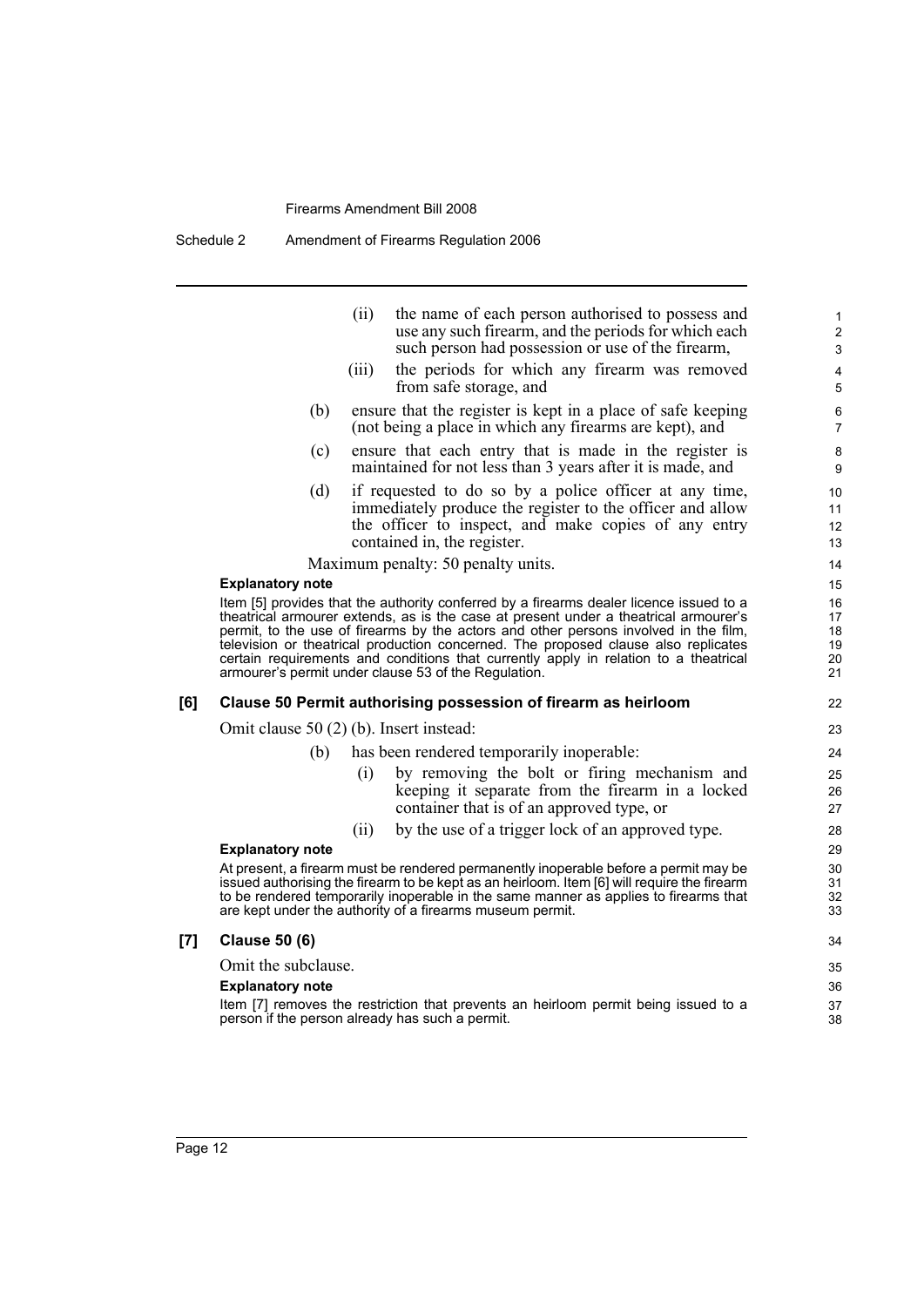Amendment of Firearms Regulation 2006 Schedule 2

| [8]    | production                                  | Clause 52 Permit for firearms used in film, television or theatrical                                                                                                                                                                                                                                                                                                                                                                                                                                                | $\mathbf{1}$<br>$\overline{c}$   |
|--------|---------------------------------------------|---------------------------------------------------------------------------------------------------------------------------------------------------------------------------------------------------------------------------------------------------------------------------------------------------------------------------------------------------------------------------------------------------------------------------------------------------------------------------------------------------------------------|----------------------------------|
|        |                                             | Omit "the holder of a theatrical armourer's permit" wherever occurring from<br>clause 52 $(5)$ (b) and paragraph (b) of the note at the end of the clause.                                                                                                                                                                                                                                                                                                                                                          | 3<br>4                           |
|        |                                             | Insert instead "a licensed theatrical armourer".                                                                                                                                                                                                                                                                                                                                                                                                                                                                    | 5                                |
| [9]    |                                             | <b>Clause 53 Theatrical armourer's permit</b>                                                                                                                                                                                                                                                                                                                                                                                                                                                                       | 6                                |
|        | Omit the clause.<br><b>Explanatory note</b> | Items [8] and [9] are consequential on the amendments made by Schedule 1 relating<br>to theatrical armourers being licensed as firearm dealers.                                                                                                                                                                                                                                                                                                                                                                     | $\overline{7}$<br>8<br>9<br>10   |
| $[10]$ | re-enactments                               | Clause 61 Permit for non-prohibited firearms used in historical                                                                                                                                                                                                                                                                                                                                                                                                                                                     | 11<br>12                         |
|        |                                             | Omit clause 61 (2). Insert instead:                                                                                                                                                                                                                                                                                                                                                                                                                                                                                 | 13                               |
|        | (2)                                         | A historical re-enactment organiser's permit also authorises any<br>person who is the holder of a licence to use any firearm:                                                                                                                                                                                                                                                                                                                                                                                       | 14<br>15                         |
|        |                                             | that is not a prohibited firearm, and<br>(a)                                                                                                                                                                                                                                                                                                                                                                                                                                                                        | 16                               |
|        |                                             | (b)<br>that the person is authorised to possess or use under a<br>licence,                                                                                                                                                                                                                                                                                                                                                                                                                                          | 17<br>18                         |
|        |                                             | for the purposes of participating in any historical re-enactment<br>event conducted under the authority of a historical re-enactment<br>organiser's permit.                                                                                                                                                                                                                                                                                                                                                         | 19<br>20<br>21                   |
|        | <b>Explanatory note</b>                     |                                                                                                                                                                                                                                                                                                                                                                                                                                                                                                                     | 22                               |
|        |                                             | Item [10] provides that the authority conferred by a historical re-enactment organiser's<br>permit extends to those persons who are participating in the historical re-enactment to<br>which the permit relates. As a consequence of the amendment, the participants in the<br>authorised event will no longer need to hold a separate historical re-enactment<br>participant's permit. Such participants are already required to have a licence to use the<br>firearms concerned and this requirement will remain. | 23<br>24<br>25<br>26<br>27<br>28 |
| $[11]$ | Clause 61 (3) (b)                           |                                                                                                                                                                                                                                                                                                                                                                                                                                                                                                                     | 29                               |
|        | Omit the paragraph.                         |                                                                                                                                                                                                                                                                                                                                                                                                                                                                                                                     | 30                               |
|        | <b>Explanatory note</b>                     |                                                                                                                                                                                                                                                                                                                                                                                                                                                                                                                     | 31                               |
|        |                                             | Item [11] removes the requirement that the applicant for a historical re-enactment<br>organiser's permit must provide the Commissioner with details of each licensee who<br>will be participating in the event to which the application relates.                                                                                                                                                                                                                                                                    | 32<br>33<br>34                   |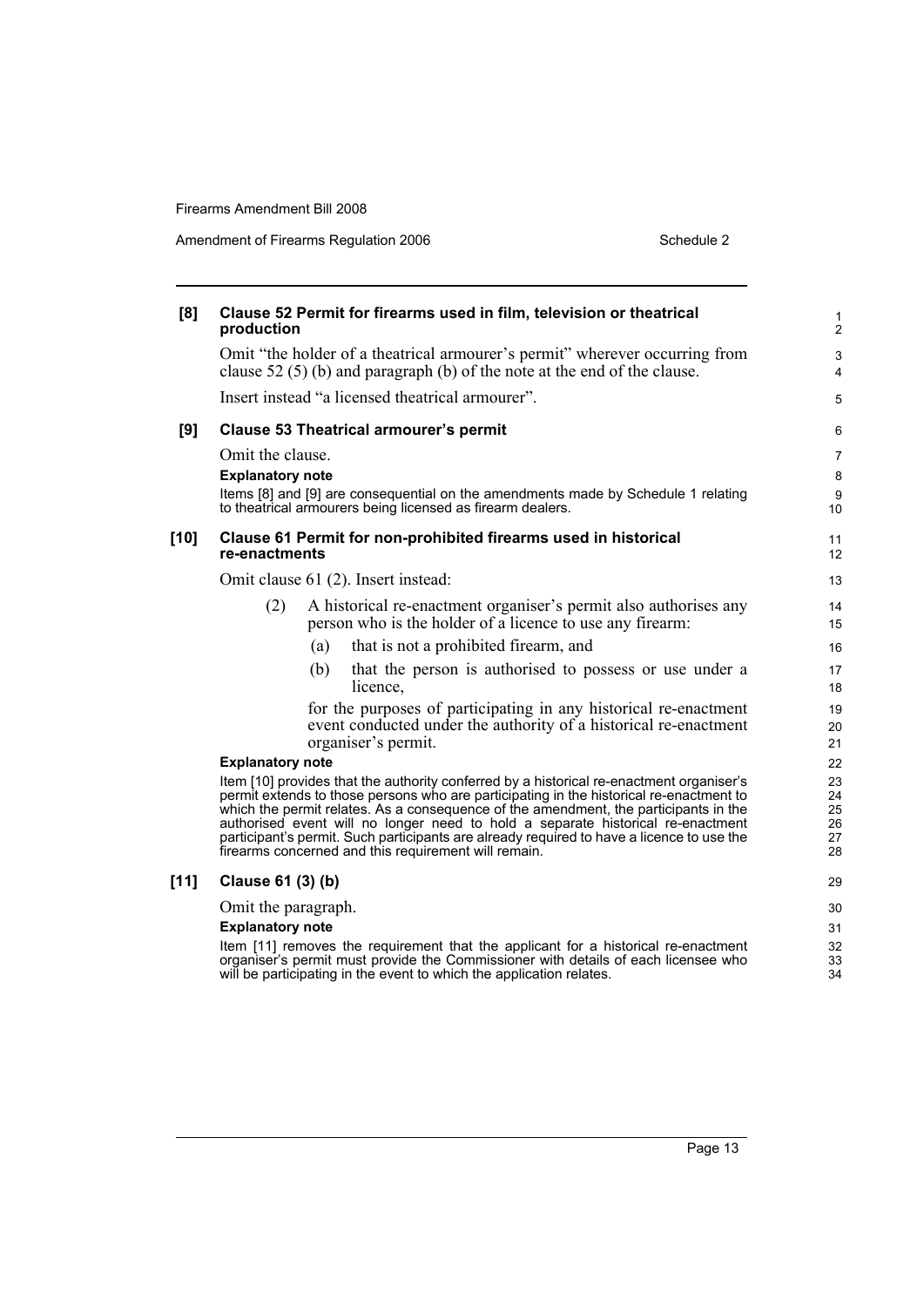Schedule 2 Amendment of Firearms Regulation 2006

| $[12]$ | Clause 61 (3) (c)       |                                                                                                                                                                                 | $\mathbf{1}$                 |
|--------|-------------------------|---------------------------------------------------------------------------------------------------------------------------------------------------------------------------------|------------------------------|
|        |                         | Insert "kinds of" before "firearms".                                                                                                                                            | $\overline{2}$               |
|        | <b>Explanatory note</b> |                                                                                                                                                                                 | 3                            |
|        |                         | Item [12] provides that the applicant for a historical re-enactment organiser's permit<br>must provide the Commissioner with details of the kinds of firearms to be used in the | $\overline{\mathbf{4}}$<br>5 |
|        |                         | event rather than the details of each firearm to be used.                                                                                                                       | 6                            |
| $[13]$ | Clause 61 (5) and (6)   |                                                                                                                                                                                 | $\overline{7}$               |
|        |                         | Omit "A permit under this clause" wherever occurring.                                                                                                                           | 8                            |
|        |                         | Insert instead "A historical re-enactment organiser's permit".                                                                                                                  | 9                            |
| $[14]$ | <b>Clause 61 (7)</b>    |                                                                                                                                                                                 | 10                           |
|        | Omit the subclause.     |                                                                                                                                                                                 | 11                           |
|        | <b>Explanatory note</b> |                                                                                                                                                                                 | 12                           |
|        |                         | Items [13] and [14] are consequential on the amendment made by item [10].                                                                                                       | 13                           |
| $[15]$ |                         | <b>Clause 65 Arms fair permits</b>                                                                                                                                              | 14                           |
|        |                         | Omit clause 65 (2). Insert instead:                                                                                                                                             | 15                           |
|        | (2)                     | An arms fair permit also authorises any person who is a licensed                                                                                                                | 16                           |
|        |                         | firearms dealer or the holder of a firearms collector licence or an                                                                                                             | 17                           |
|        |                         | ammunition collector permit to participate in an arms fair that is<br>the subject of an arms fair permit.                                                                       | 18<br>19                     |
|        | (2A)                    | The authority conferred by a firearms dealer licence extends, to                                                                                                                | 20                           |
|        |                         | the extent that the licensee is participating in an arms fair that is                                                                                                           | 21                           |
|        |                         | the subject of an arms fair permit, to the sale by the licensee at the<br>arms fair of any firearms or firearm parts to which the licence                                       | 22<br>23                     |
|        |                         | applies, or any ammunition for those firearms, but only if the sale                                                                                                             | 24                           |
|        |                         | is conducted in accordance with the Act.                                                                                                                                        | 25                           |
|        | <b>Explanatory note</b> |                                                                                                                                                                                 | 26                           |
|        |                         | Item [15] provides that the authority conferred by an arms fair permit extends to those                                                                                         | 27                           |
|        |                         | persons (such as firearms dealers) who are participating in the arms fair to which the<br>permit relates. As a consequence of the amendment, the participants in an authorised  | 28<br>29                     |
|        |                         | arms fair will no longer need to hold a separate arms fair participant's permit.                                                                                                | 30                           |
| $[16]$ |                         | Clause 65 (5)–(7) and (9)                                                                                                                                                       | 31                           |
|        | Omit the subclauses.    |                                                                                                                                                                                 | 32                           |
| $[17]$ | <b>Clause 65 (8)</b>    |                                                                                                                                                                                 | 33                           |
|        |                         | Omit "A permit under this clause". Insert instead "An arms fair permit".                                                                                                        | 34                           |
|        | <b>Explanatory note</b> |                                                                                                                                                                                 | 35                           |
|        |                         | Items [16] and [17] are consequential on the amendment made by item [15].                                                                                                       | 36                           |
|        |                         |                                                                                                                                                                                 |                              |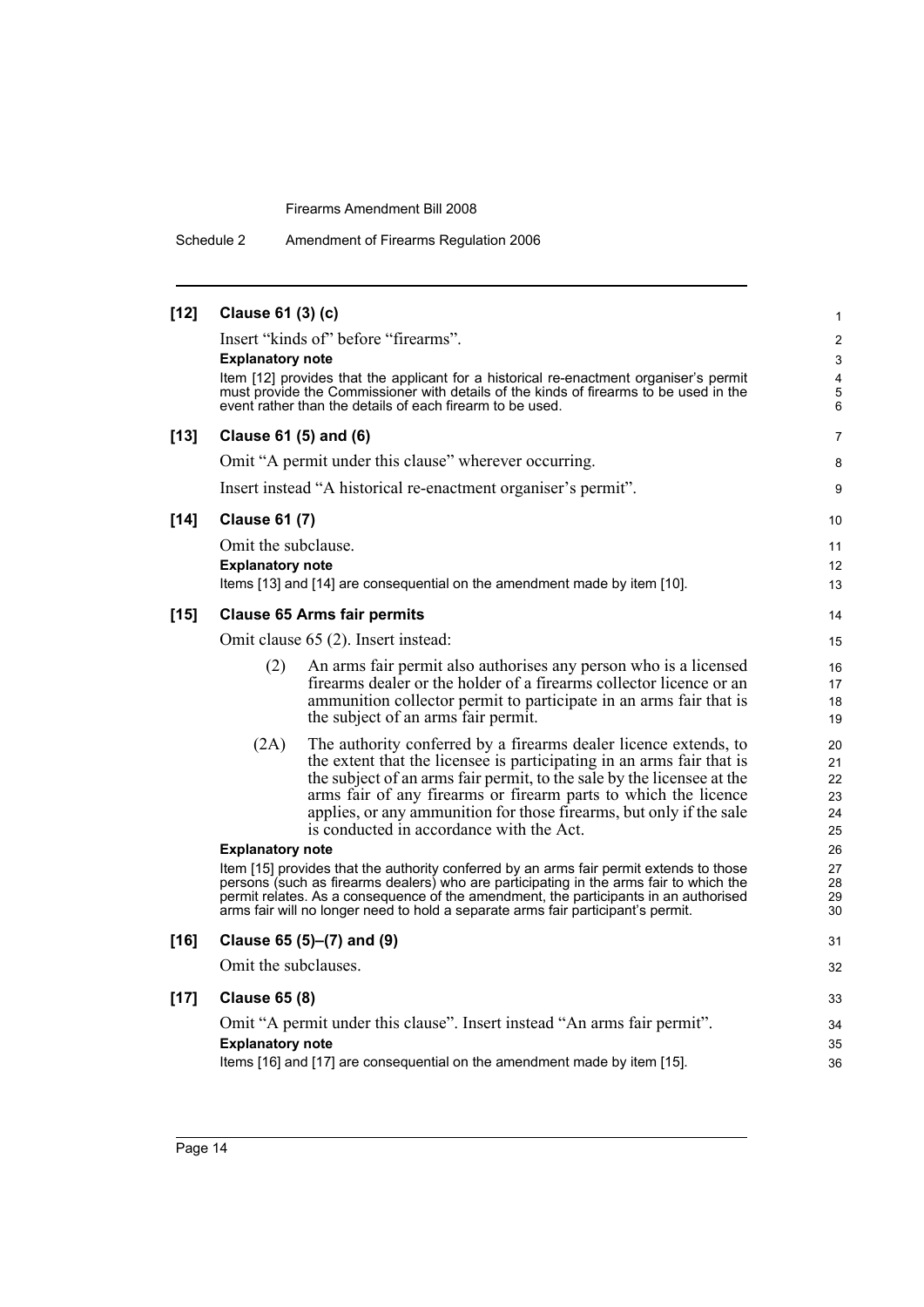Amendment of Firearms Regulation 2006 Schedule 2

| $[18]$ | Clause 70 Permit for large calibre pistols used in specialised shooting<br>competitions                                                                                                                                                                                                                                                                                                                                                                                                                                                       | $\mathbf{1}$<br>$\overline{c}$   |
|--------|-----------------------------------------------------------------------------------------------------------------------------------------------------------------------------------------------------------------------------------------------------------------------------------------------------------------------------------------------------------------------------------------------------------------------------------------------------------------------------------------------------------------------------------------------|----------------------------------|
|        | Omit clause 70 (2). Insert instead:                                                                                                                                                                                                                                                                                                                                                                                                                                                                                                           | 3                                |
|        | The Commissioner may, on application by a person:<br>(2)                                                                                                                                                                                                                                                                                                                                                                                                                                                                                      | 4                                |
|        | who holds a category H (sport/target shooting) licence<br>(a)<br>(other than a probationary pistol licence), or                                                                                                                                                                                                                                                                                                                                                                                                                               | 5<br>$\,6\,$                     |
|        | who holds a minor's target pistol permit and who:<br>(b)                                                                                                                                                                                                                                                                                                                                                                                                                                                                                      | 7                                |
|        | has held the permit for a period of at least 12<br>(i)<br>months, and                                                                                                                                                                                                                                                                                                                                                                                                                                                                         | 8<br>$\boldsymbol{9}$            |
|        | is a current member of a pistol club approved under<br>(ii)<br>Part 9,                                                                                                                                                                                                                                                                                                                                                                                                                                                                        | 10<br>11                         |
|        | issue a permit authorising the person to possess and use a pistol                                                                                                                                                                                                                                                                                                                                                                                                                                                                             | 12                               |
|        | to which this clause applies for the purposes only of participating<br>in a specialised shooting competition.                                                                                                                                                                                                                                                                                                                                                                                                                                 | 13<br>14                         |
| $[19]$ | <b>Clause 70 (3)</b>                                                                                                                                                                                                                                                                                                                                                                                                                                                                                                                          | 15                               |
|        | Omit "in respect of which the person's genuine reason for having the category<br>H (sport/target shooting) licence has been established".                                                                                                                                                                                                                                                                                                                                                                                                     | 16<br>17                         |
|        | Insert instead "of which the person is a member".                                                                                                                                                                                                                                                                                                                                                                                                                                                                                             | 18                               |
|        | <b>Explanatory note</b>                                                                                                                                                                                                                                                                                                                                                                                                                                                                                                                       | 19                               |
|        | Item [18] will allow minors who are members of approved pistol shooting clubs and who<br>have held a minor's target pistol permit under the Act for at least 12 months to apply<br>for, and be issued with, a permit authorising the use of a large calibre pistol in<br>specialised shooting competitions. Item [19] makes a consequential amendment.                                                                                                                                                                                        | 20<br>21<br>22<br>23             |
| $[20]$ | <b>Clause 88 Special conditions relating to shooting ranges</b>                                                                                                                                                                                                                                                                                                                                                                                                                                                                               | 24                               |
|        | Omit clause 88 (a). Insert instead:                                                                                                                                                                                                                                                                                                                                                                                                                                                                                                           | 25                               |
|        | section 6B of the Act applies in relation to the person, or<br>(a)                                                                                                                                                                                                                                                                                                                                                                                                                                                                            | 26                               |
|        | <b>Explanatory note</b>                                                                                                                                                                                                                                                                                                                                                                                                                                                                                                                       | 27                               |
|        | Item [20] is consequential on the insertion of proposed section 6B into the Firearms Act<br>1996 (see Schedule 1 [3]).                                                                                                                                                                                                                                                                                                                                                                                                                        | 28<br>29                         |
| $[21]$ | <b>Clause 92 Revocation of approval of club</b>                                                                                                                                                                                                                                                                                                                                                                                                                                                                                               | 30                               |
|        | Omit clause $92$ (2) (d) and (e).                                                                                                                                                                                                                                                                                                                                                                                                                                                                                                             | 31                               |
|        | <b>Explanatory note</b>                                                                                                                                                                                                                                                                                                                                                                                                                                                                                                                       | 32                               |
|        | Item [21] provides that the failure by an approved firearms club to disqualify any<br>member who has been convicted of a firearms offence (and who is therefore not<br>authorised to possess or use a firearm) is no longer a specific ground on which the<br>Commissioner may revoke the approval of the club. However, it will remain an offence<br>for a range official (or any other licensed person) to permit an unauthorised person to<br>possess or use a firearm (see section 19 $(2)$ (b) of the Act and Part 8 of the Regulation). | 33<br>34<br>35<br>36<br>37<br>38 |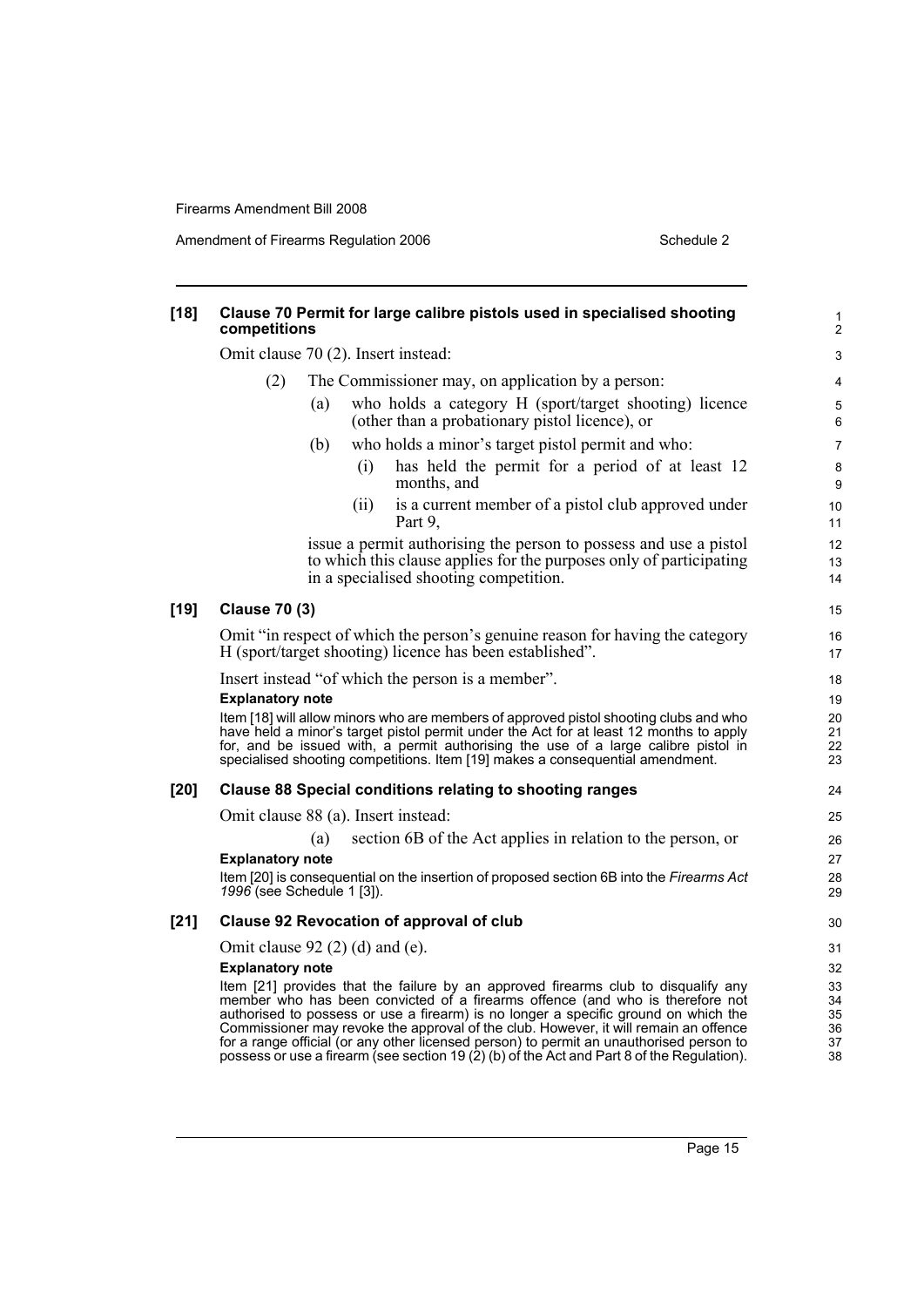Schedule 2 Amendment of Firearms Regulation 2006

| $[22]$ | <b>Clause 96 Participation requirements for club members</b>                                                                                                                                                                                                                                                                                                                                                                                                                                                                                                                                 |                                                                               |  |  |  |
|--------|----------------------------------------------------------------------------------------------------------------------------------------------------------------------------------------------------------------------------------------------------------------------------------------------------------------------------------------------------------------------------------------------------------------------------------------------------------------------------------------------------------------------------------------------------------------------------------------------|-------------------------------------------------------------------------------|--|--|--|
|        | Insert ", but only if the licence is issued for the genuine reason of recreational<br>hunting/vermin control and the person's membership of the club is the sole<br>ground on which that genuine reason is established" after "training" in clause<br>$96(1)(c)$ .<br><b>Explanatory note</b><br>Item [22] makes it clear that the requirement for a member of an approved hunting club<br>to participate in the club's events only applies if the member relies on the club<br>membership as the sole ground for establishing the genuine reason of recreational<br>hunting/vermin control. | $\overline{\mathbf{c}}$<br>3<br>4<br>5<br>6<br>$\overline{7}$<br>8<br>9<br>10 |  |  |  |
| $[23]$ | <b>Clause 99 Fees</b>                                                                                                                                                                                                                                                                                                                                                                                                                                                                                                                                                                        | 11                                                                            |  |  |  |
|        | Insert "or $(h1)$ " after " $(h)$ " in clause 99 $(1)$ $(g)$ .                                                                                                                                                                                                                                                                                                                                                                                                                                                                                                                               | 12                                                                            |  |  |  |
| $[24]$ | Clause 99 (1) (h1)                                                                                                                                                                                                                                                                                                                                                                                                                                                                                                                                                                           | 13                                                                            |  |  |  |
|        | Insert after clause $99(1)$ (h):                                                                                                                                                                                                                                                                                                                                                                                                                                                                                                                                                             | 14                                                                            |  |  |  |
|        | (h1)<br>application fee for an initial or subsequent firearms<br>dealer's licence to be held by a theatrical armourer—\$500,                                                                                                                                                                                                                                                                                                                                                                                                                                                                 | 15<br>16                                                                      |  |  |  |
| $[25]$ | Clause 99 (1) (j)                                                                                                                                                                                                                                                                                                                                                                                                                                                                                                                                                                            |                                                                               |  |  |  |
|        | Omit the paragraph.<br><b>Explanatory note</b><br>Items [23]-[25] are consequential on the amendments made by Schedule 1 relating to<br>theatrical armourers being licensed as firearms dealers.                                                                                                                                                                                                                                                                                                                                                                                             |                                                                               |  |  |  |
| $[26]$ | <b>Clause 103A</b>                                                                                                                                                                                                                                                                                                                                                                                                                                                                                                                                                                           |                                                                               |  |  |  |
|        | Insert after clause 103:                                                                                                                                                                                                                                                                                                                                                                                                                                                                                                                                                                     |                                                                               |  |  |  |
|        | 103A<br><b>Removal of information from Register</b>                                                                                                                                                                                                                                                                                                                                                                                                                                                                                                                                          | 24                                                                            |  |  |  |
|        | (1)<br>The Commissioner must, at the request of the person in whose<br>name a firearm is registered, remove from the Register any<br>information relating to the firearm if the firearm is not required to<br>be registered.                                                                                                                                                                                                                                                                                                                                                                 | 25<br>26<br>27<br>28                                                          |  |  |  |
|        | No costs are payable by the person making any such request.<br>(2)                                                                                                                                                                                                                                                                                                                                                                                                                                                                                                                           | 29                                                                            |  |  |  |
|        | <b>Explanatory note</b>                                                                                                                                                                                                                                                                                                                                                                                                                                                                                                                                                                      |                                                                               |  |  |  |
|        | Item [26] requires the removal from the Firearms Register of any information relating to<br>a firearm that is not required to be registered.                                                                                                                                                                                                                                                                                                                                                                                                                                                 |                                                                               |  |  |  |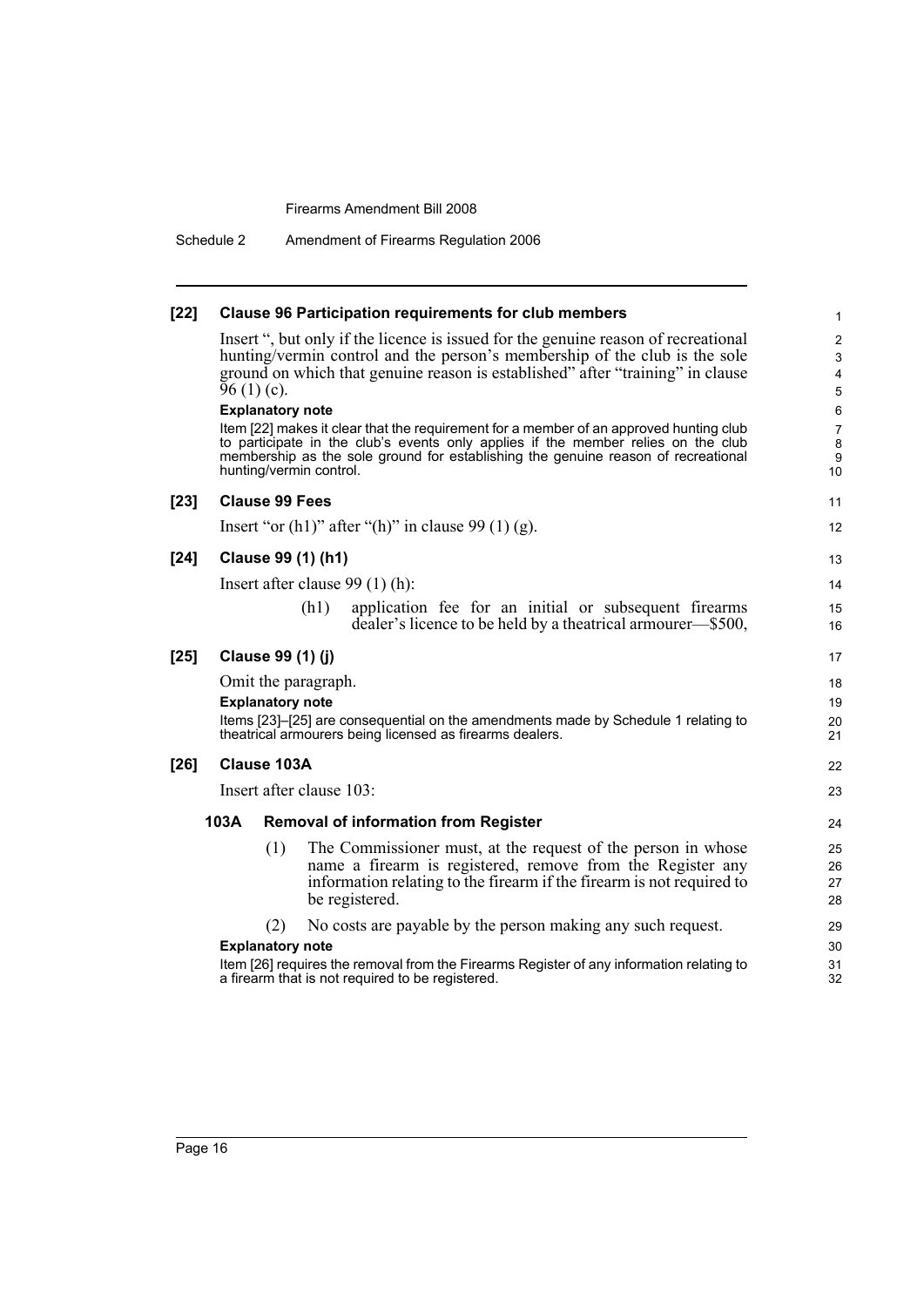| $[27]$ |                                  | Clause 110 |                |                                                                                                                                                                                                                                                                                                                                                                                                                                               | 1                          |  |
|--------|----------------------------------|------------|----------------|-----------------------------------------------------------------------------------------------------------------------------------------------------------------------------------------------------------------------------------------------------------------------------------------------------------------------------------------------------------------------------------------------------------------------------------------------|----------------------------|--|
|        | Omit the clause. Insert instead: |            |                |                                                                                                                                                                                                                                                                                                                                                                                                                                               |                            |  |
|        | 110                              |            |                | Requirements relating to exemption for unlicensed persons<br>shooting on approved ranges and for persons undertaking<br>firearms safety training courses                                                                                                                                                                                                                                                                                      | 3<br>4<br>5                |  |
|        |                                  | (1)        | use a firearm. | The purpose of this clause is to prescribe requirements relating to<br>the exemption under section 6B of the Act of persons from the<br>requirement to be authorised by a licence or permit to possess or                                                                                                                                                                                                                                     | 6<br>7<br>8<br>9           |  |
|        |                                  | (2)        |                | It is a condition of the approval under clause 87 of a shooting<br>range that a club or range official must ensure that each person<br>who, in accordance with section $6B(1)(a)$ of the Act, possesses<br>or uses a firearm at the shooting range but who is not authorised<br>by a licence or permit to do so completes and signs a form<br>containing the following questions before the person uses any<br>firearm at the shooting range: |                            |  |
|        |                                  |            | (a)<br>(i)     | Have you, in New South Wales or elsewhere:<br>been refused or prohibited from holding a firearms<br>licence or permit or had a firearms licence or permit<br>suspended, cancelled or revoked?                                                                                                                                                                                                                                                 | 17<br>18<br>19             |  |
|        |                                  |            | (ii)           | been the subject of a firearms prohibition order?                                                                                                                                                                                                                                                                                                                                                                                             | 20<br>21                   |  |
|        |                                  |            | (iii)          | within the last 10 years, been convicted of an<br>offence involving firearms, weapons, prohibited<br>drugs, robbery, violence or terrorism?                                                                                                                                                                                                                                                                                                   | 22<br>23<br>24             |  |
|        |                                  |            | (iv)           | within the last 10 years, been convicted of an<br>offence of a sexual nature?                                                                                                                                                                                                                                                                                                                                                                 | 25<br>26                   |  |
|        |                                  |            | (v)            | within the last 10 years, been the subject of a family<br>law or domestic violence order or an apprehended<br>violence order (other than an order that was<br>revoked)?                                                                                                                                                                                                                                                                       | 27<br>28<br>29<br>30       |  |
|        |                                  |            | (b)            | Are you currently, in New South Wales or elsewhere:                                                                                                                                                                                                                                                                                                                                                                                           | 31                         |  |
|        |                                  |            | (i)            | subject to a good behaviour bond?                                                                                                                                                                                                                                                                                                                                                                                                             | 32                         |  |
|        |                                  |            | (ii)           | subject to an interim apprehended violence order?                                                                                                                                                                                                                                                                                                                                                                                             | 33                         |  |
|        |                                  |            | (iii)          | suffering from any mental illness or other disorder<br>that may prevent you from using a firearm safely?                                                                                                                                                                                                                                                                                                                                      | 34<br>35                   |  |
|        |                                  | (3)        |                | It is a condition of the approval under clause $122(4)$ of a person<br>to be an instructor for a firearms safety training course that the<br>person must ensure that each person who, in accordance with<br>section $6B(1)$ (b) of the Act, possesses or uses a firearm while<br>participating in the course but who is not authorised by a licence                                                                                           | 36<br>37<br>38<br>39<br>40 |  |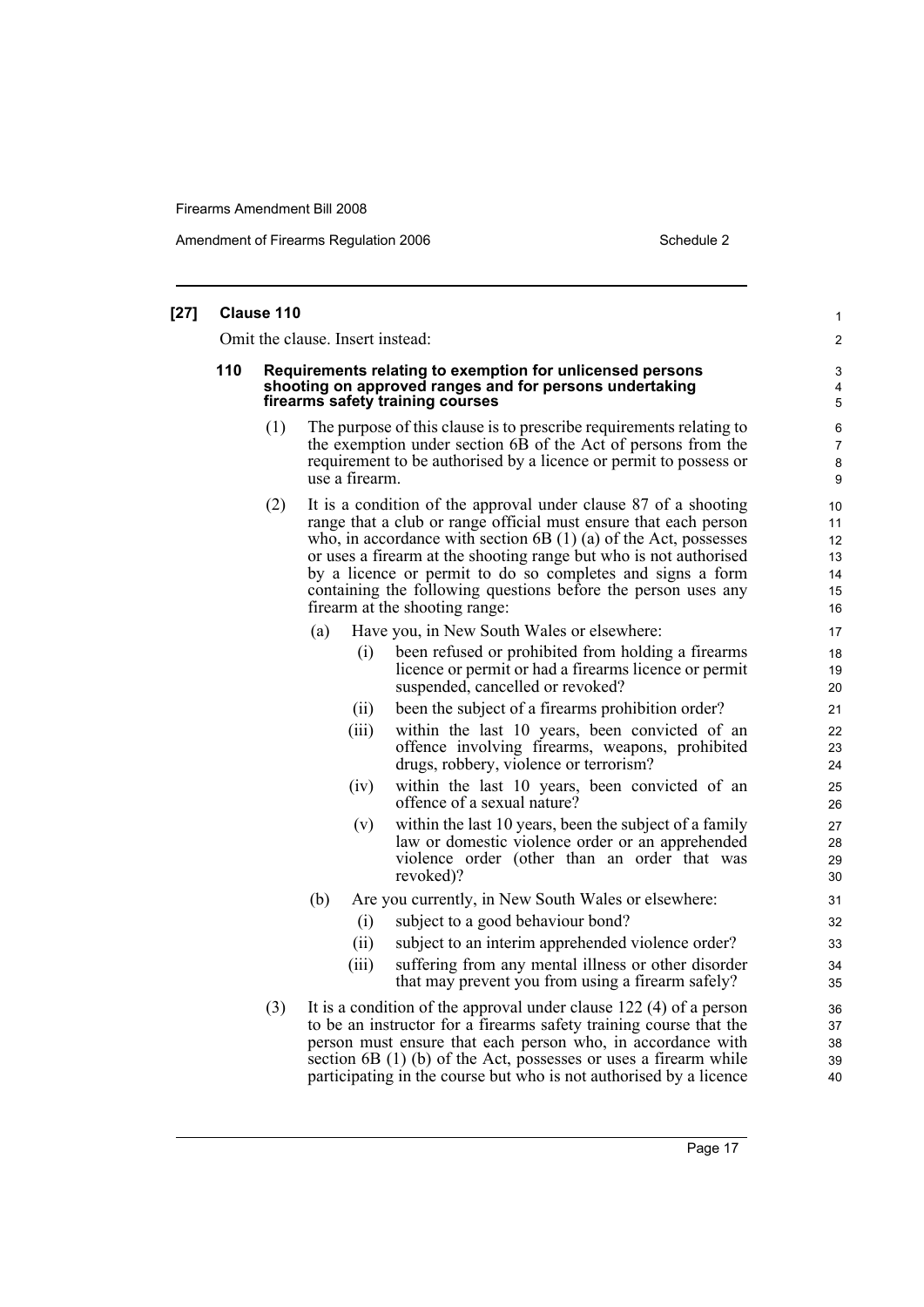or permit to do so, completes and signs a form containing the questions set out in subclause (2) before the person uses any firearm as part of the course.

- (4) It is a condition of any such approval referred to in subclause (2) or (3) that the club or range official, or the instructor, as the case requires, must:
	- (a) prevent a person from possessing or using a firearm at the shooting range, or as part of the course, if the person has answered "Yes" to any of the questions set out in subclause (2), and
	- (b) record the name, address and date of birth of each person who possesses or uses a firearm at the shooting range, or as part of the course, in accordance with section 6B of the Act, and
	- (c) make available for inspection, by the Firearms Registry of the NSW Police Force, any record made under paragraph (b) and any completed and signed forms under subclause (2) or (3).
- (5) The record under subclause (4) (b) must also include details of the photo identification of the person concerned or, if the person is a minor, details of the photo identification of a parent or guardian of the minor and a copy of the parent's or guardian's written consent to the minor possessing or using the firearm.

#### (6) In this clause:

#### *club or range official* means:

- (a) in the case of a club within the meaning of Part 9—a member of the club who has been authorised for the purposes of this clause by the secretary or other relevant office holder of the club, or
- (b) in the case of a shooting range—a person authorised for the purposes of this clause by the holder of the approval of the range under Part 8.

#### **Explanatory note**

Page 18

Item [27] modifies the requirements that apply in relation to the current exemptions under the Regulation for unlicensed persons shooting on ranges and person who are undertaking approved firearms safety training courses. These exemptions are being transferred to the Act (see Schedule 1 [3]). The requirements are similar to those that apply in relation to open day participants under clause 66 of the Regulation.